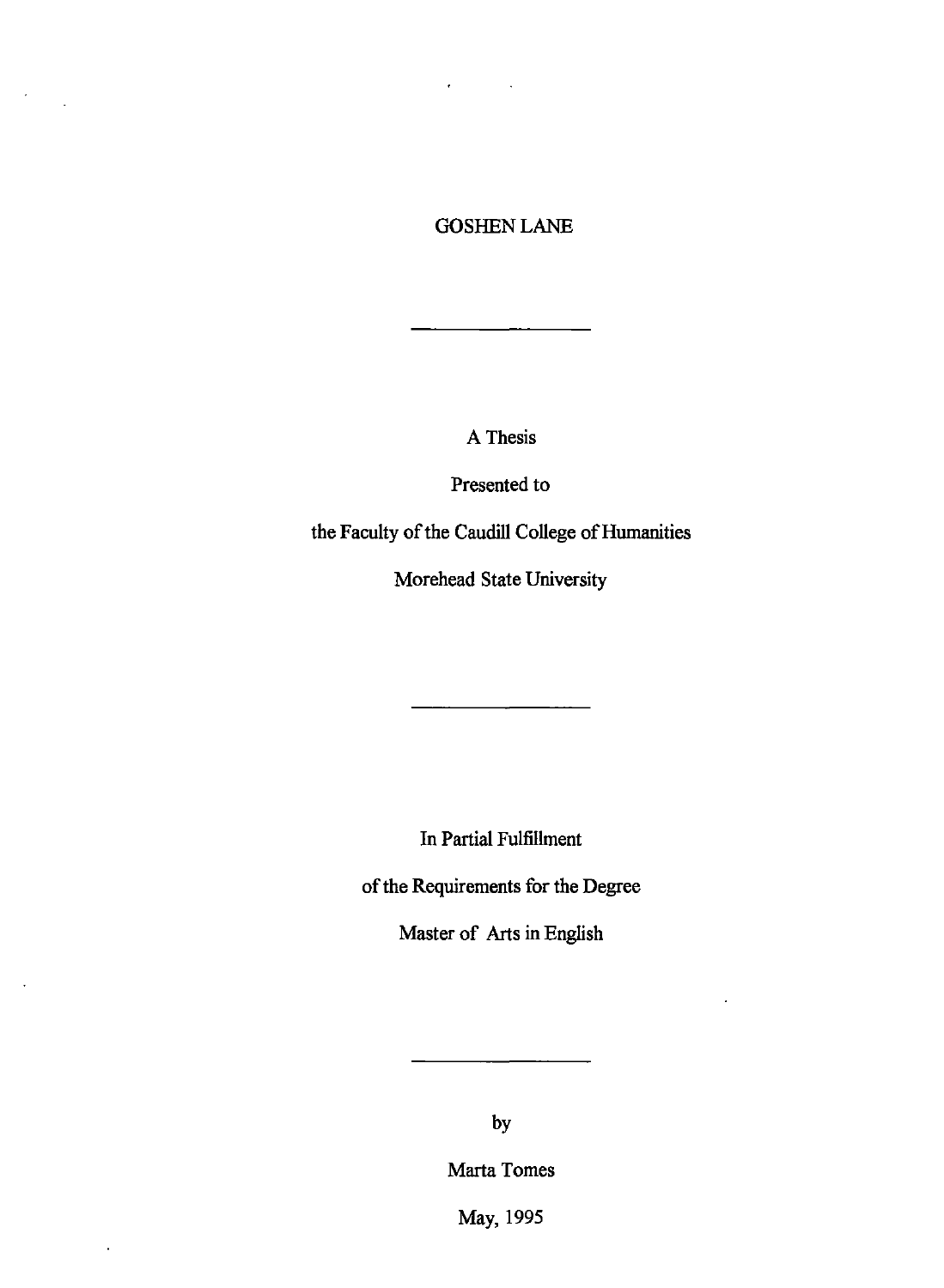Accepted by the faculty of the Caudill College of Humanities, Morehead State University, in partial fulfillment of the requirements for the Master of Arts in English degree.

U *chelle* Parssea

Master's Committee: Ulichell Busser , Chair Heory Ekland

 $mgql(17)$ ate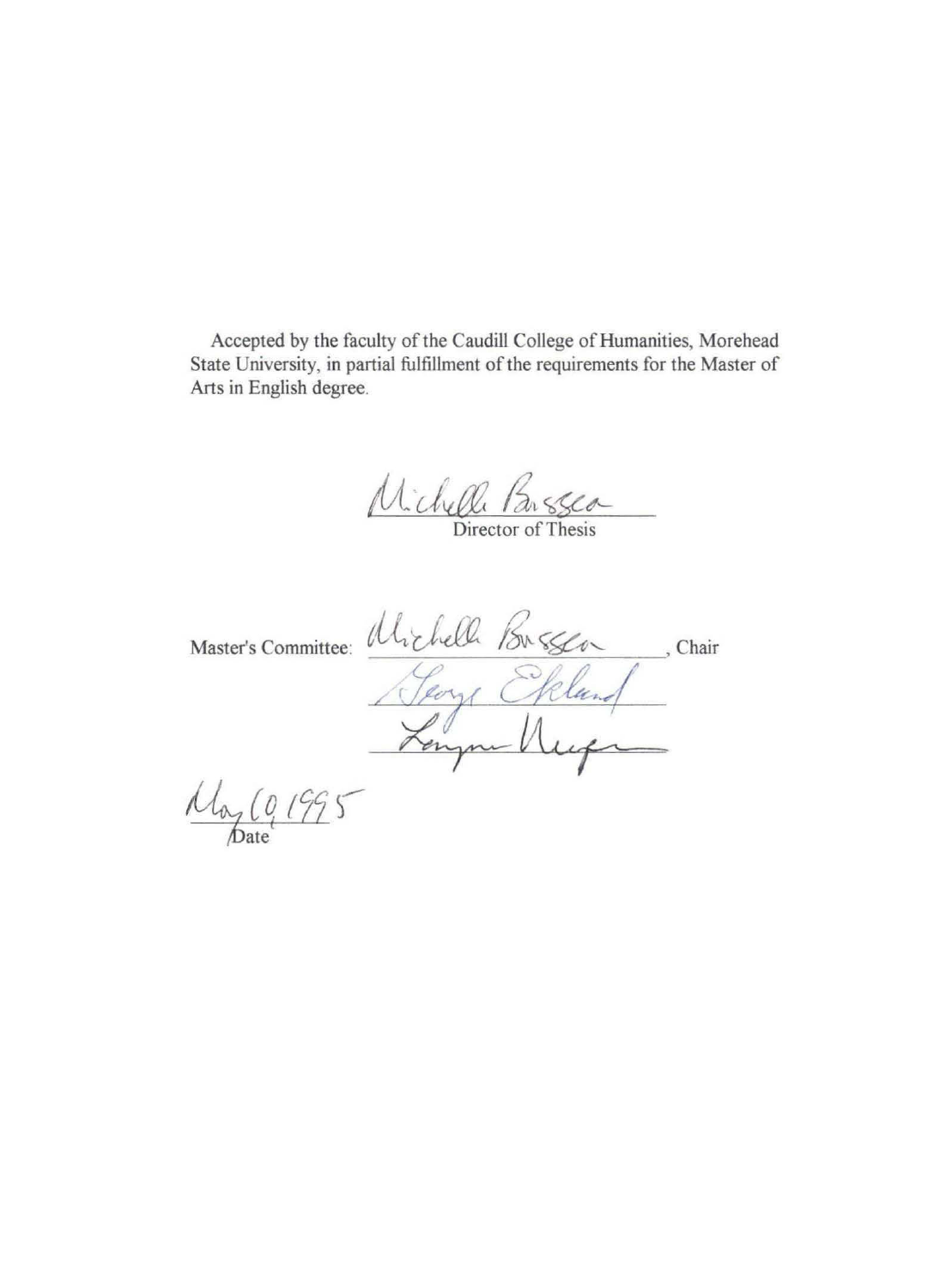#### GOSHEN LANE

Marta Tomes, M. A Morehead State University, 1995

Director of Thesis: Unchelle Ponsser

The poems in this book are concerned with the ways in which we gain knowledge and identify ourselves in the world. Both require positing one's perceptions of the world against those of others and finding a means of reconciling incongruities. The poems in this book are divided into three sections which seek to map such a progression. The first section reflects traditional influences from art, literature, religion, and legend; the second section is a more immediate and more self-conscious grappling with perceiving and understanding; and the third section offers itself as a more solidified understanding of placement in the world.

Accepted by: Michelle Bresch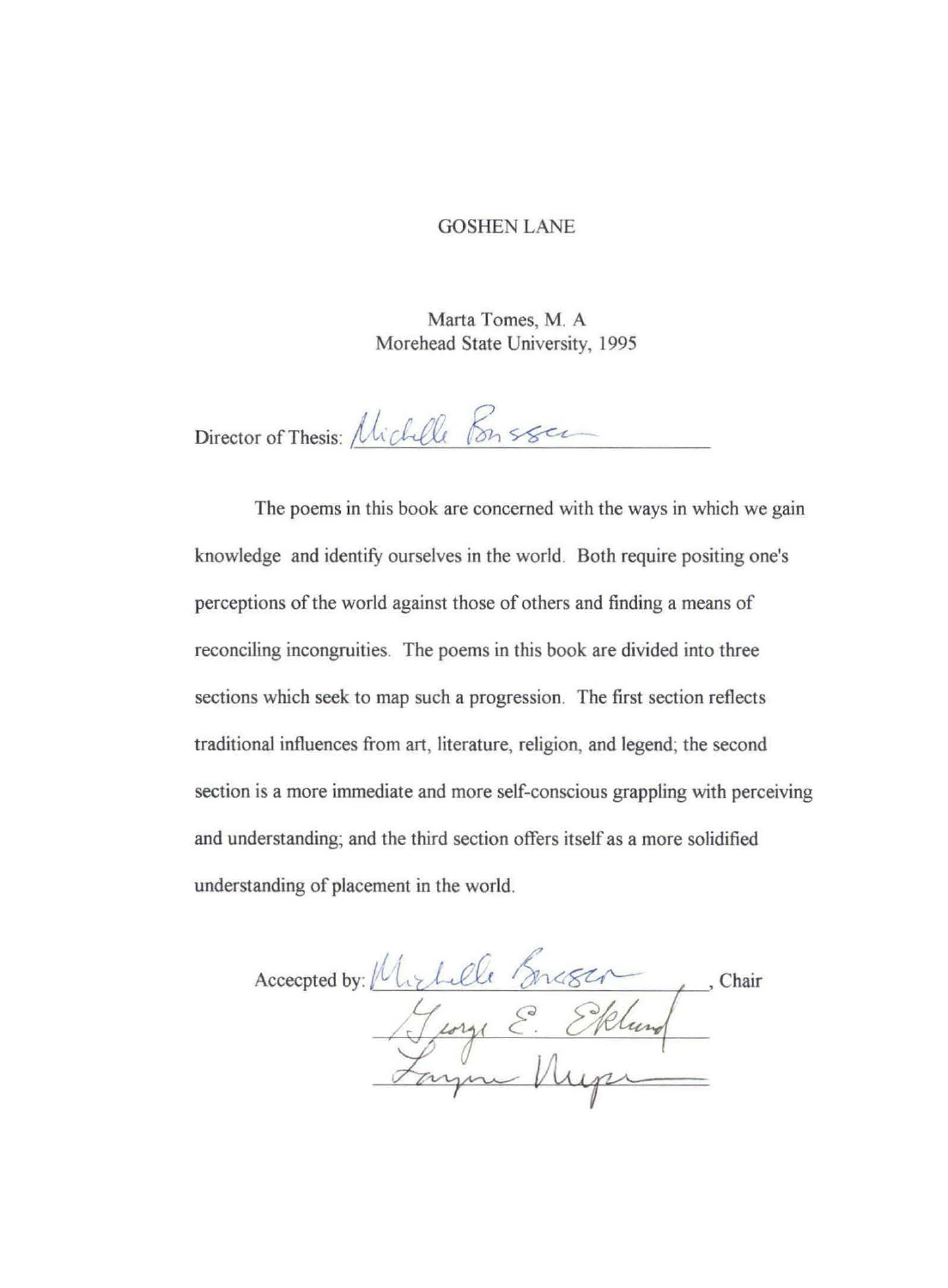# **CONTENTS**

# **L** The Voices

| The Kiss      |   |
|---------------|---|
| Penelope      | 2 |
| The Sacrifice | 3 |
| Lot's Wife    | 5 |
| Magdelene     |   |
| Joan          | 9 |

# **IL The Expectant House**

| Miss Jenny            | 10 |
|-----------------------|----|
| Epistemology at Seven | 11 |
| Paradise              | 12 |
| Dear Sadie            | 14 |
| Young Bride's Prayer  | 15 |
| Magazine Leaves       | 16 |
| <b>Still Life</b>     | 17 |
| <b>Matins</b>         | 18 |
| Kinetic Theory        | 19 |

# **m. Goshen**

| <b>Fall Sermon</b>       | 20 |
|--------------------------|----|
| Firebird                 | 21 |
| Light                    | 22 |
| A Story in a Book        | 23 |
| Goshen Lane, Spring 1992 | 24 |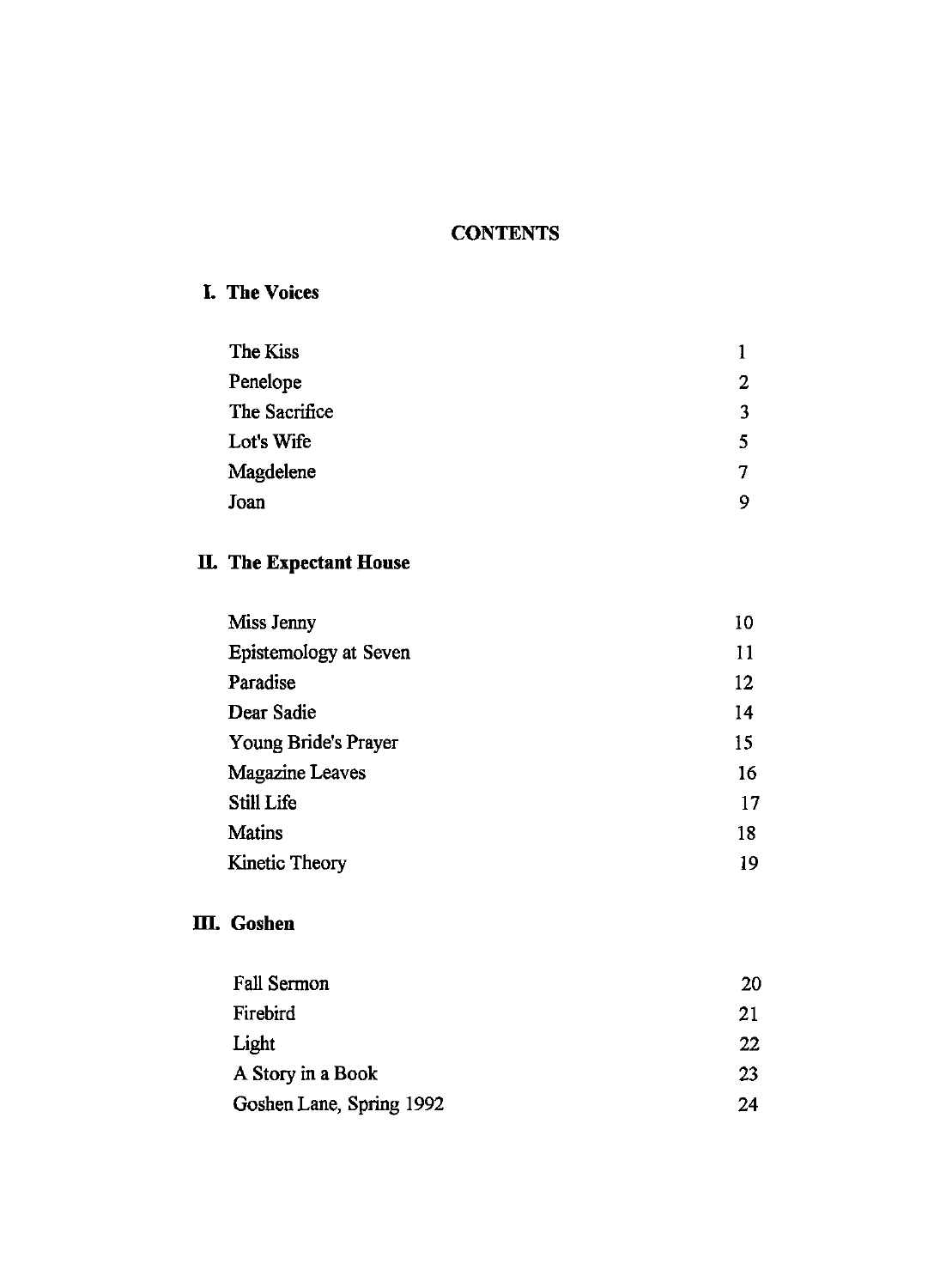Poetry is the supreme fiction, madame. Take the moral law and make a nave of it And from the nave build haunted heaven ... --Wallace Stevens "A High-Toned Old Christian Woman"

The imperfect is our paradise. Note that, in this bitterness, delight, Since the imperfect is so hot in us, Lies in flawed words and stubborn sounds. --Wallace Stevens "Poems of Our Climate"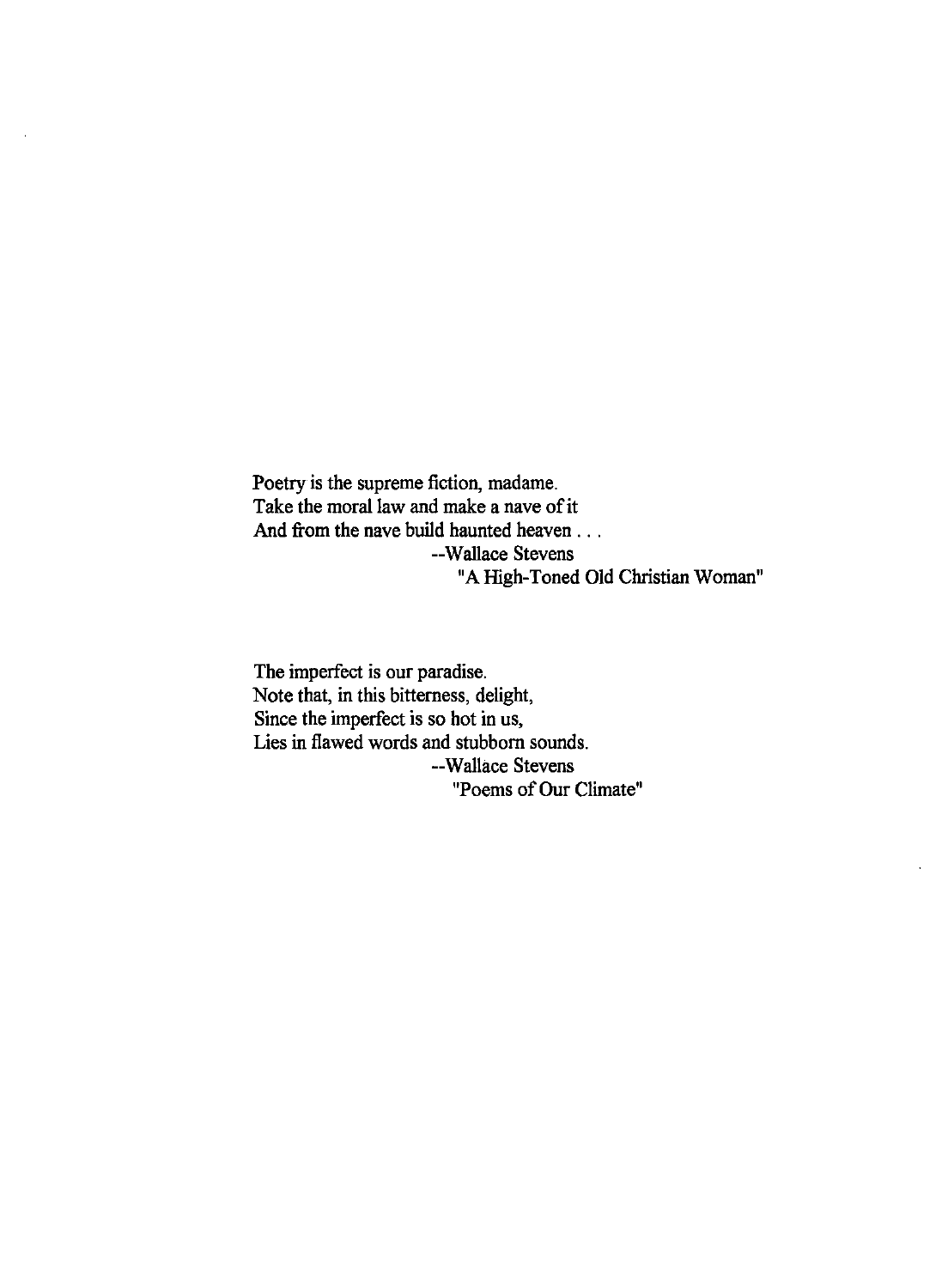# I. The Voices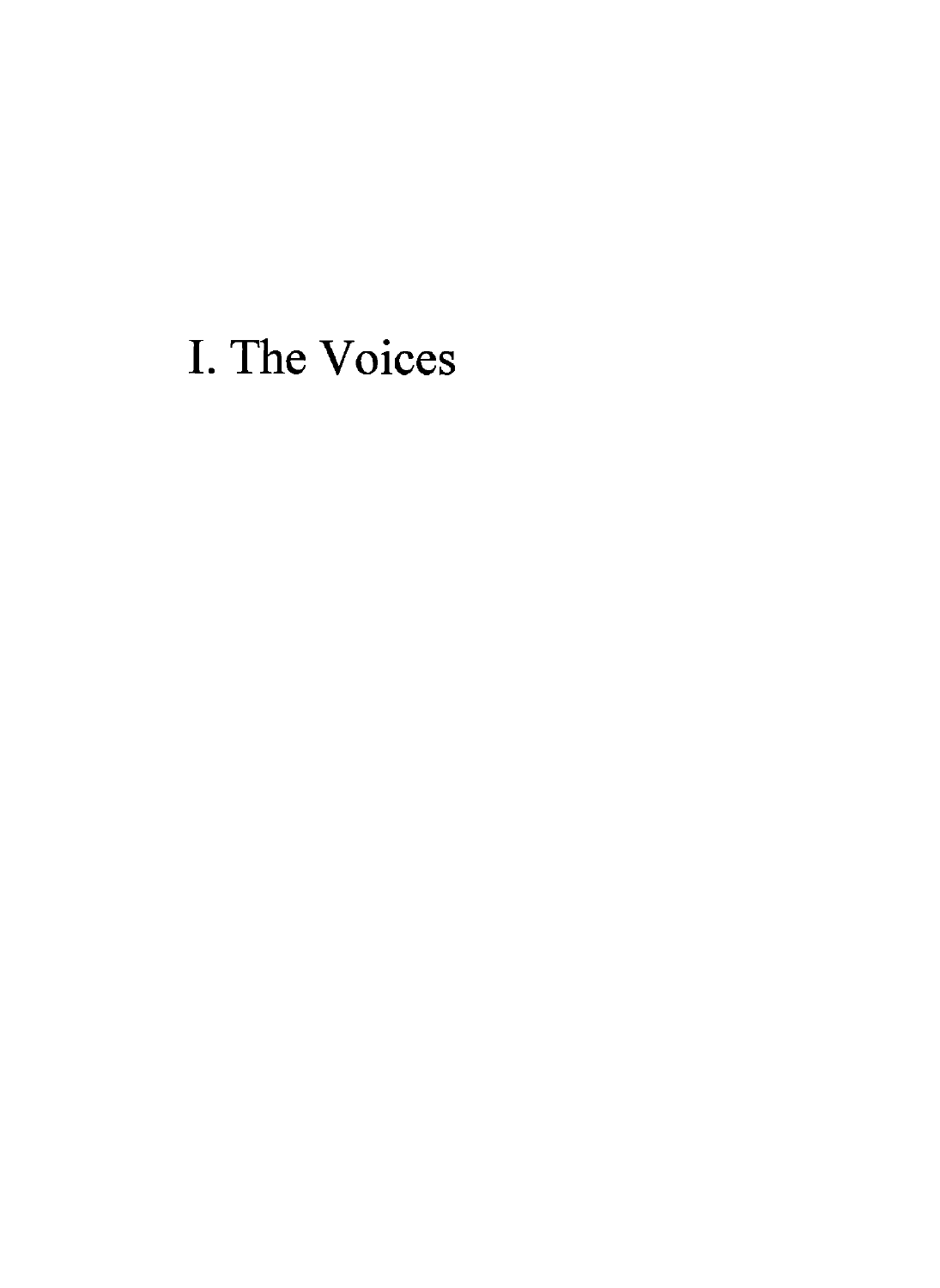#### The Kiss

# -- a painting by Gustav Klimpt

He knows he is irresistible. No doubt he has looked in the mirror wearing his stained glass robe

and seen the cropped curls and stately shoulders of Marc Antony. He cups my head like an infant

and lifts my chin toward him. He thinks I am shy; my eyes are closed, my face turned away. He thinks

that this arm slung about his neck is my embrace, that I've shrunken my shoulders forward so the dress

slides down my white arms just for him. This swirling pekoe aura around me, he believes, exudes

my great excitement. I am trapped on my knees on a cliff of flowers, and I've braced myself

My bare toes tense forward, stiff as triggers.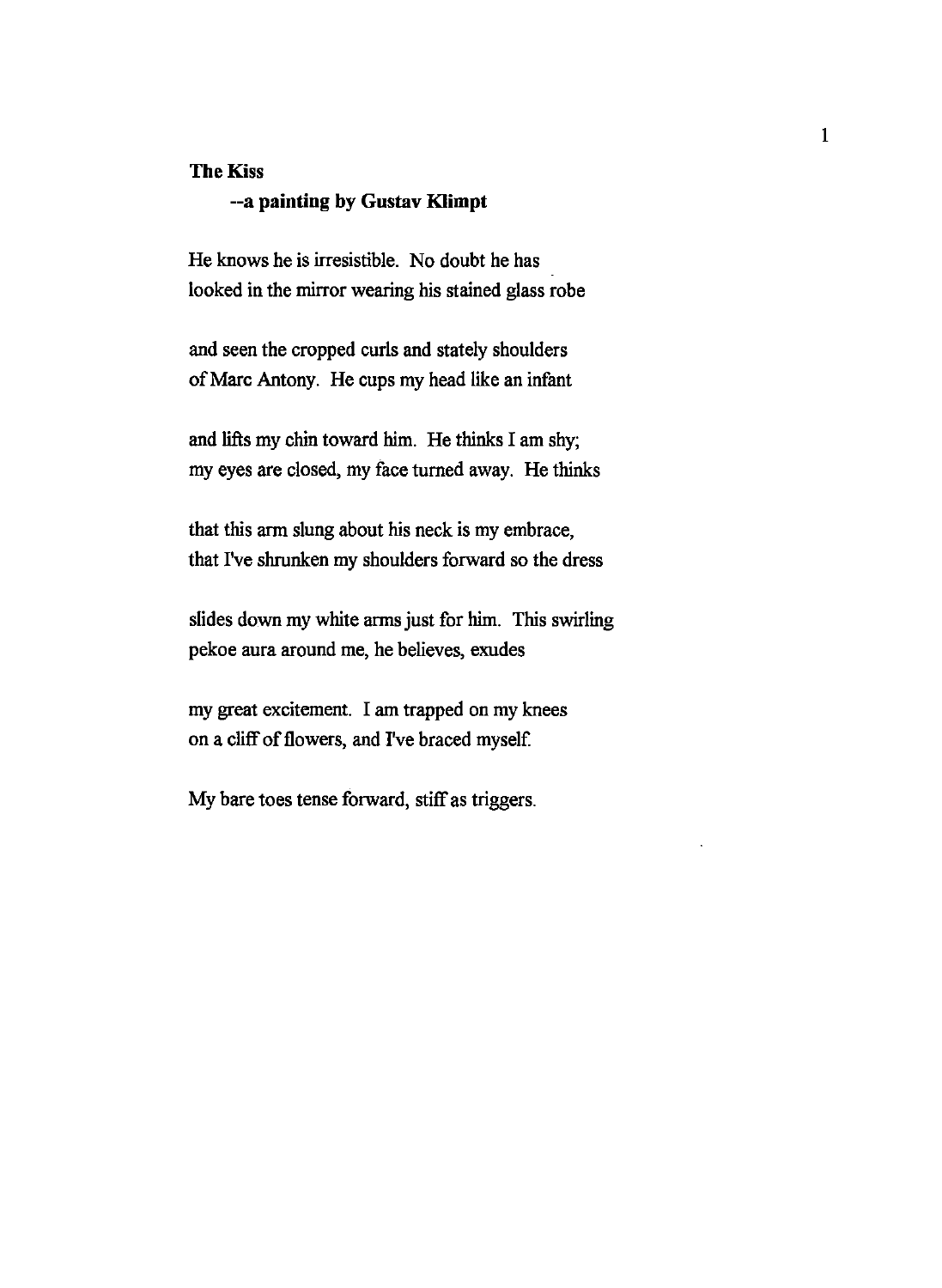## **Penelope**

You set me in a high place. I gave you a son. Helen's war called; you never looked back. I do not sleep again tonight, my bed cold as basalt that lines your sea. To dim the revelry sounding nightly now in the great hall I walk about the gardens, overlook your realm, watch the sea licking Ithaca away.

At my feet, creaking between two stones like a pinched mast, is a cricket. Remember how we rocked to such sound, with sails plumping and flashes that split the night, jagged and sulfurous--tantrums of some god? (The sorrow of my father who would not watch me go already near forgotten.)

The moon pokes its head between two clouds and catches on my dress, a game from another night when you and I bruised spring grasses caught in the moon. But that was another life, fifteen years that grew your son to a man and withered your mother like a raisin till she vanished. And me, my virtue is renowned.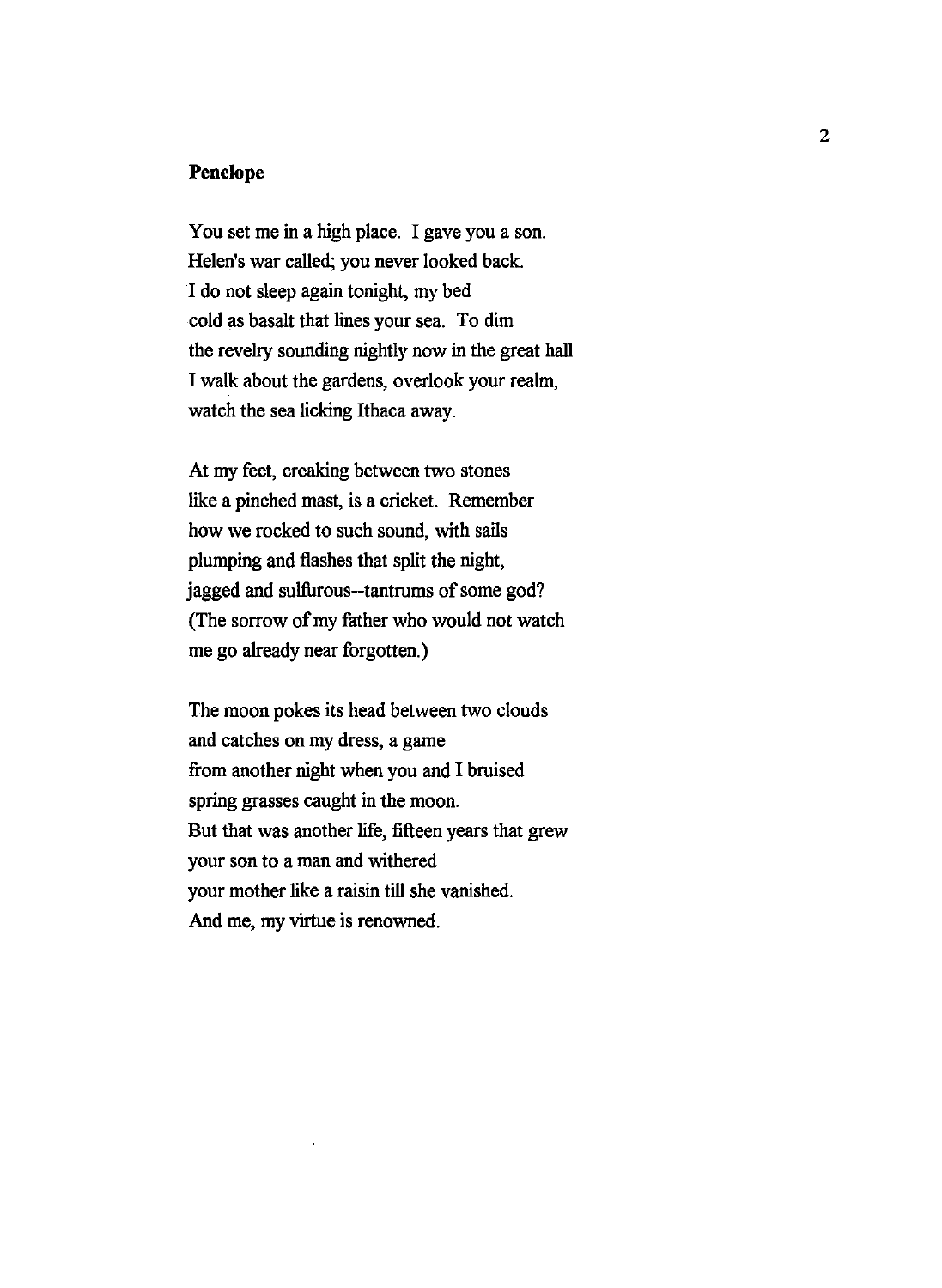# **The Sacrifice**

At her table the old mother kneads her coarse brown bread. She is cold. It is morning,

and her husband has taken the boy (he does this from time to time) to tend the flock on the slope

to teach him his numbers he says. Worn as the prayer shawl around his neck she straddles a low stool;

finishing one task she starts another perhaps carding the wool, perhaps something else a daughter would have done

had there been one. She worries the boy will fall down a ravine or against some jagged rock, be mauled

by the dogs, be lost some reasonable hundred ays that would undoubtedly stab her heart that she must obligingly accept. Tonight

she will not understand the boy's silence his round brown eyes checking every comer every firey shadow leaping and popping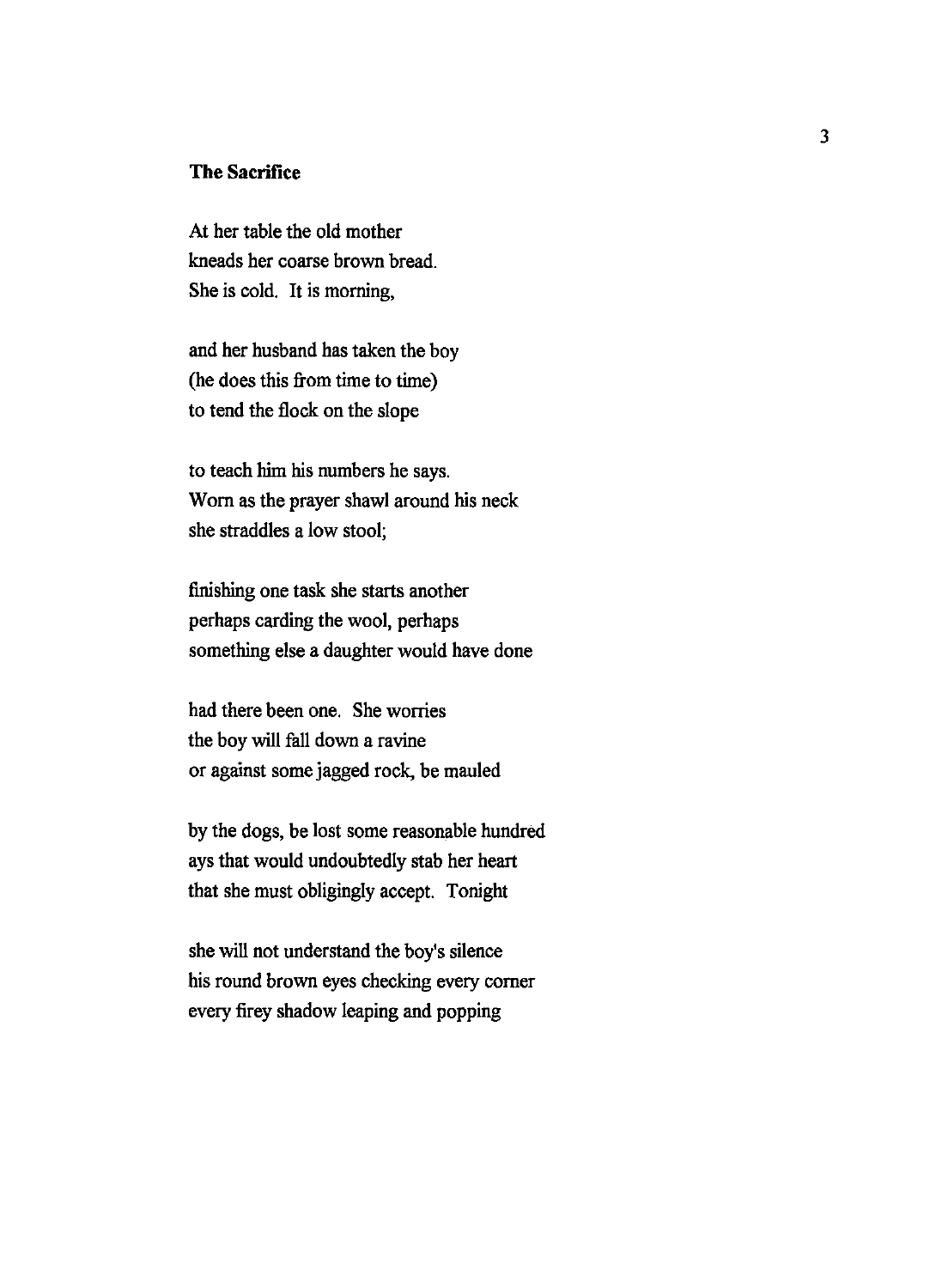in the darkness, why he sidles close to her refusing the torn loaf his father offers. She will think fatigue and tuck him in

to wrestle a demon chasing his night forever, to cry out, to waken chilled with sweat having learned the dimension of man,

the generosity of fathers, a knowledge almost too great for one day.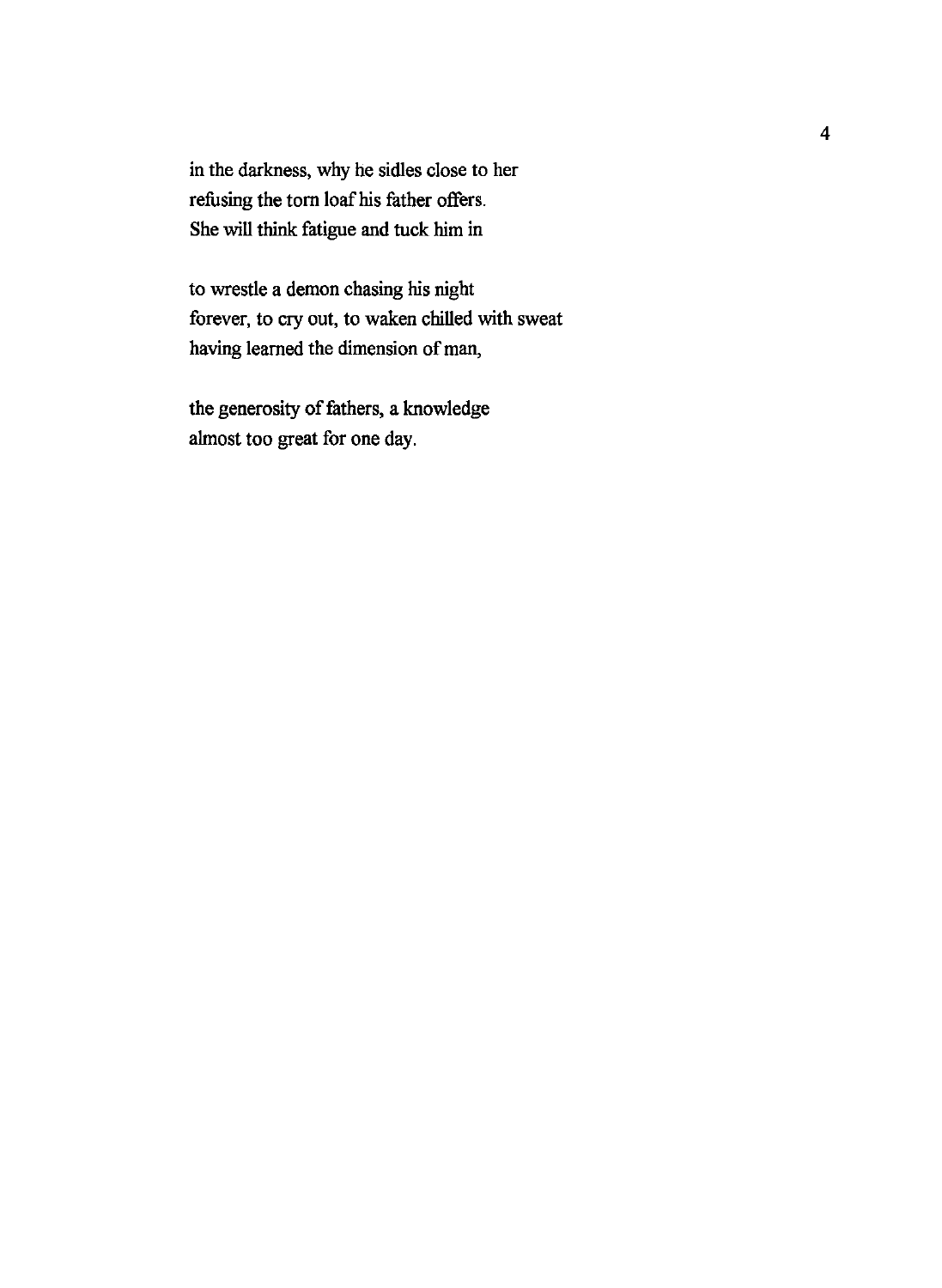## Lot's **Wife**

I admit it now, there had been doubts. The streets always a black bazaar. Men mounting men, women and their nameless raglings. My husband is a righteous man and fearsome. He fortified our home, made it an oasis, a safe warm cave. Our daughters grew like orchids, untouched petals. When he took the strangers in that night we made such a party of it; all smiles and chatter until the street closed in. Husband shielded his guests, bartered something precious of his own.

But in the end, the strangers saved themselves, and when morning came, jostled us awake early to gather the rest of the family (who only laughed from their beds and rolled over), to leave the city and settle our fortune in an unfamiliar place. Such noise behind, as though the world were exploding, pebbles leaping before us like fish, the wind pushing us like sails. We were told not to look back, to abandon the plain and climb high to the safety of the mountains.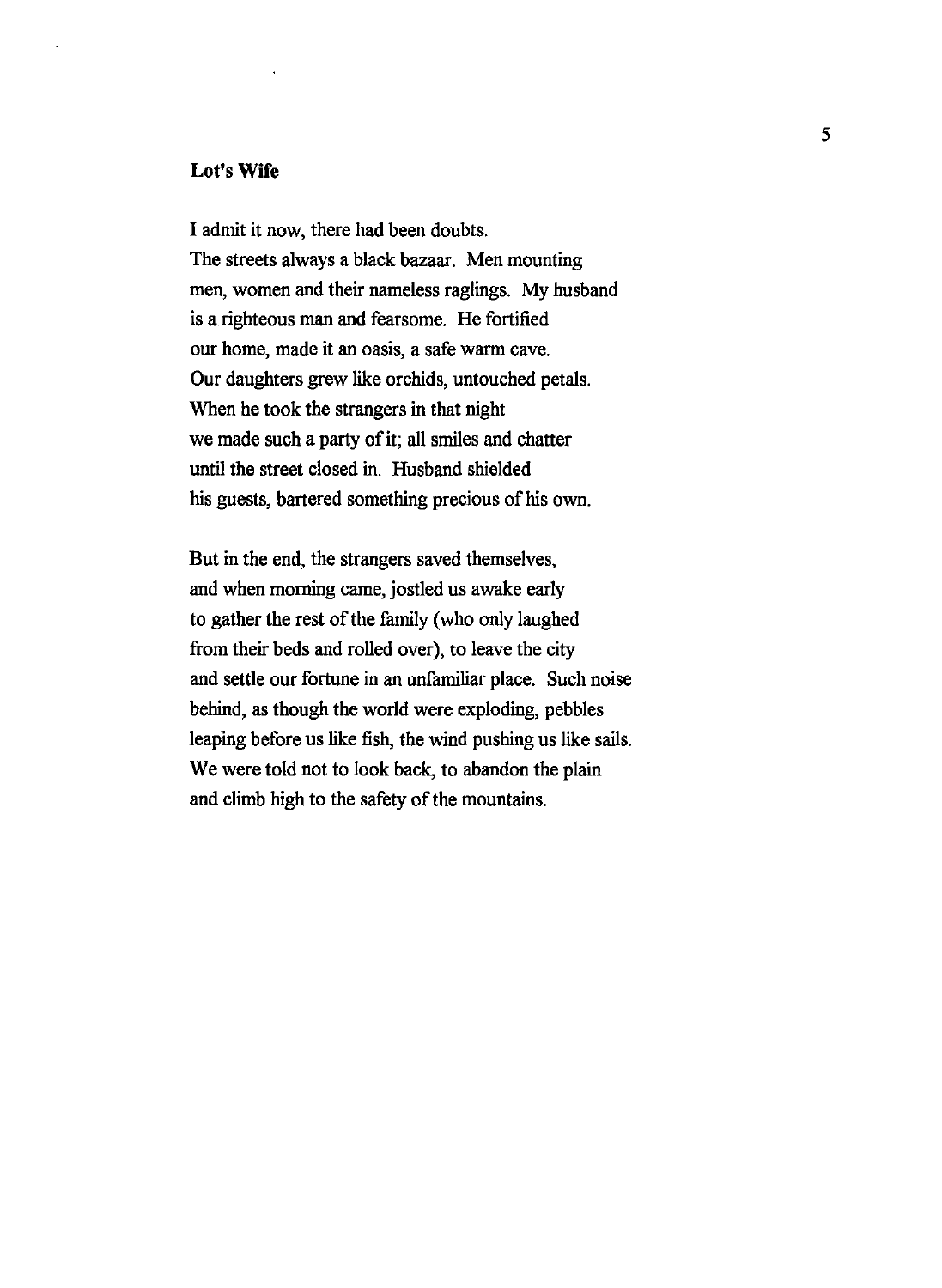And Husband's pace was beyond mine. He tugged my arm. The sulfurous air stung my lungs. And I could hear shrieks. My daughters' homes lay on top of them, their hair was tinder. What could he have done then? God was at our side; he had always known this. It was my hard lesson to learn, stopped here, burning, to witness the pure fury of His goodness. Ashen snow fell for days like sorrow, or forgiveness. My transformation is generous. I need nothing but my Lord who reveals himself to me incessantly. I am polished by the wind, tended by the glazing sun.

 $\bar{\phantom{a}}$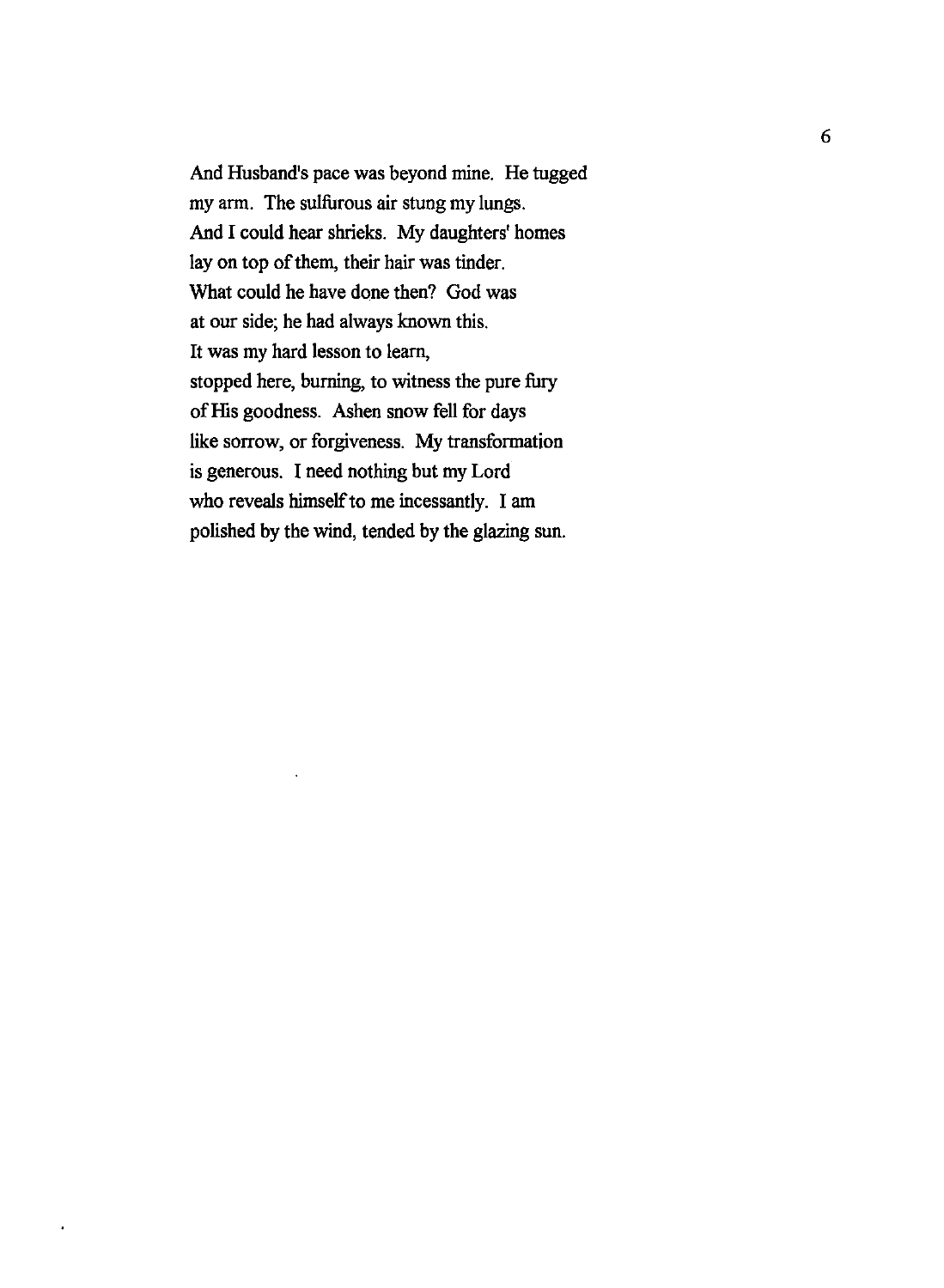#### **Magdelene**

This is the one you like to hear:

Like the rest I watched him for days, . not so much seeing the prophet or god. To touch his hem was no goal of mine, but the bevel of an ear or the hollow of his salty throat, the creases of hands moving like slow sparrows in the air before him.

I was distracted I would have said that night when I followed him in the dark to the dinner party. Doors stood wide. I kept behind him in a corner --nothing was planned. His feet were dirty and coarse. Bunions jutted; veins like tough blue cords spread across the tops; and the ankles were bloated. I reached out and slipped the knot of his sandals.

Men have said I am beautiful, they say anything in the dark. But he sat still, didn't perk at my touch. I was the one trembled. I can't explain it, the great weeping that came upon me. Or why I laved his feet with my tears, took away sorrows ofa day, then dried them with my hair (though he loved me for it). I embraced his ankles like a child, kissed those bones. When I brought the spikenard from my breast and rubbed it into his feet, ah, the room smelled like . . .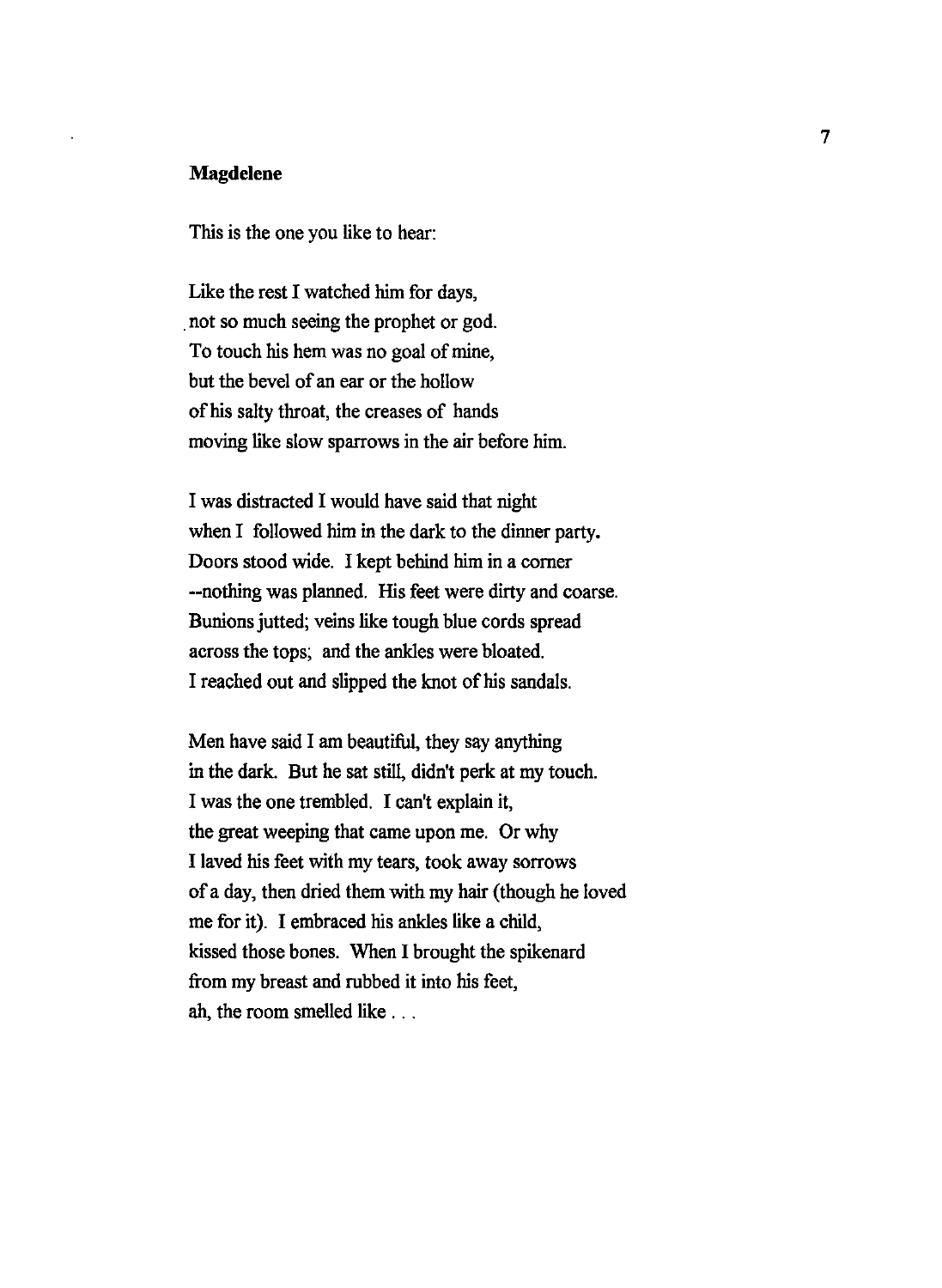This is the story you like to hear, the one you gather your daughters for, when say, you see me coming from the river, my gray hair dripping. I know what you want is to touch it and believe that, by extension, you have touched Him. None's the harm. But I tell you too, don't misunderstand me--mine was a singular event. Know that some feet which might stay happily put for your kisses would just as readily stamp on a convenient throat.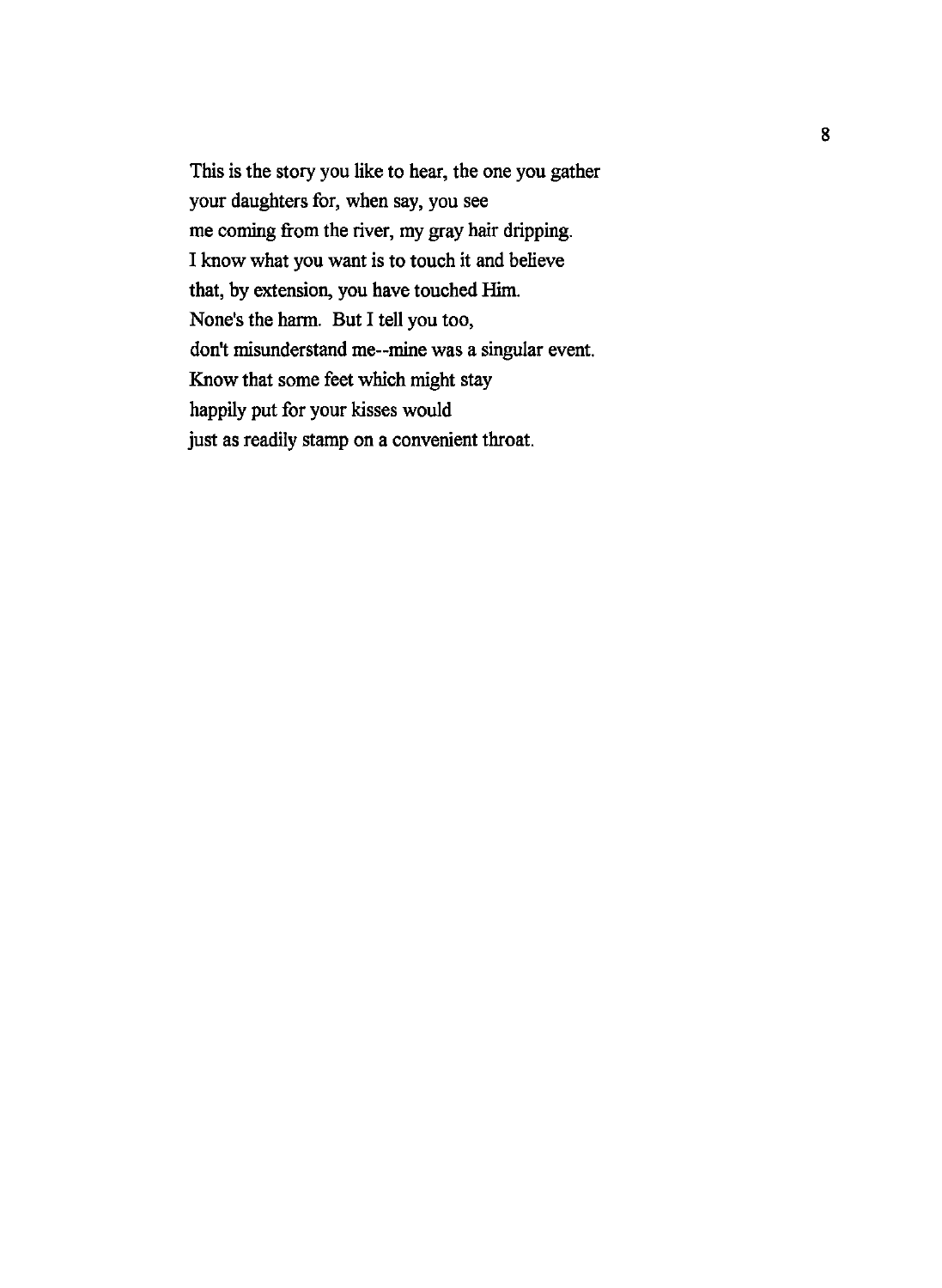## **Joan**

My father saw the soldiers in a dream perhaps bedded down around me in the straw. So he kept me close, enlisted my brothers as spies. He found a man for me whom I would not marry. I was his trial. So straight off the voices said not to tell him anything. Leaving home took years.

But the dream, of course, was more awful than hunger, more than urgent flesh. I'm not sure whether, when he learned of my triumphs, he thanked God, or cursed. If he saw me now with this chain around my neck, able only to stand in my iron cage, would he cross himself and turn away, or bring me a cup of wine, a loaf of bread; would he brush his hard hand against my cheek; would he nod?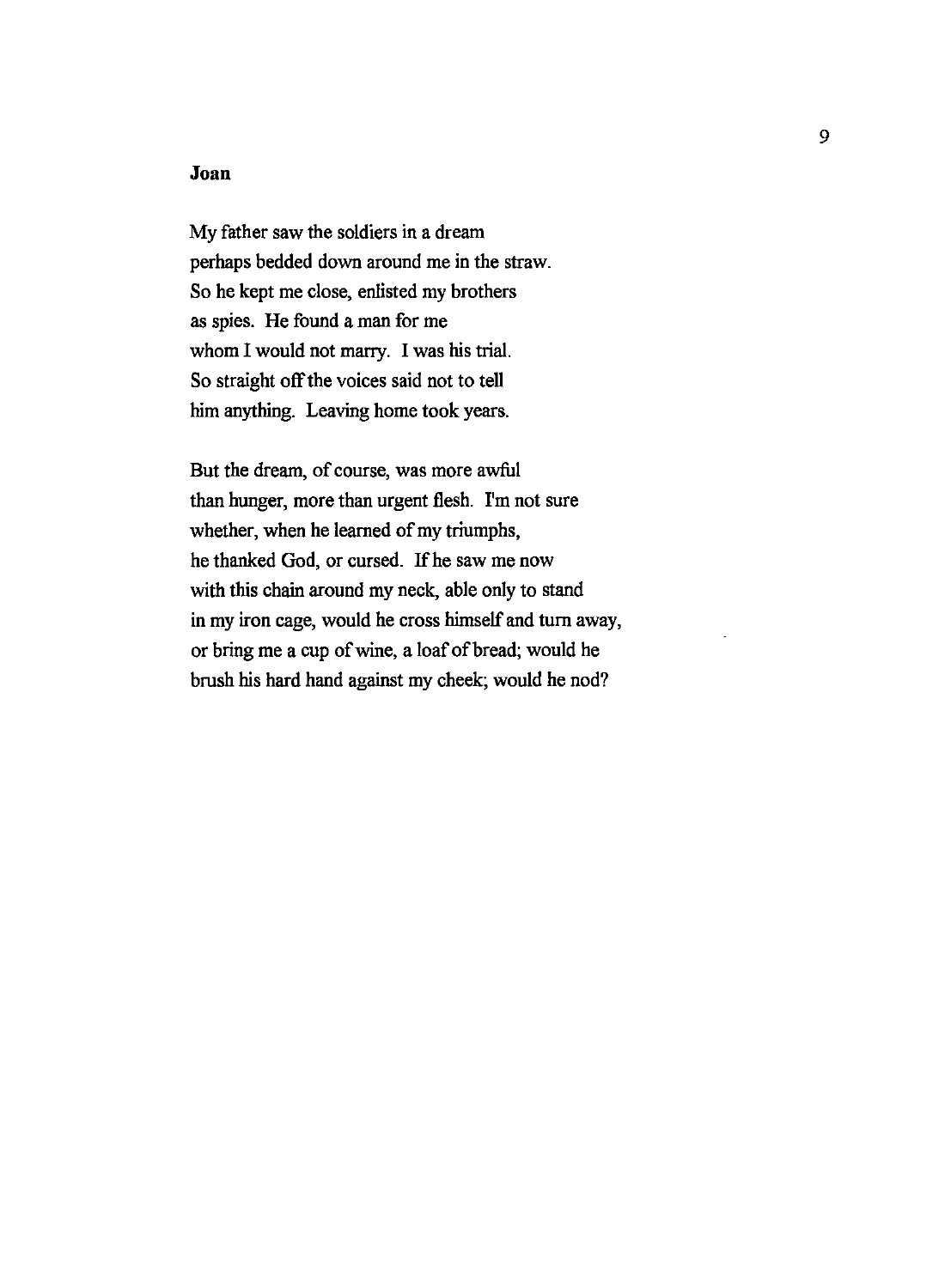# II. The Expectant House

 $\ddot{\phantom{0}}$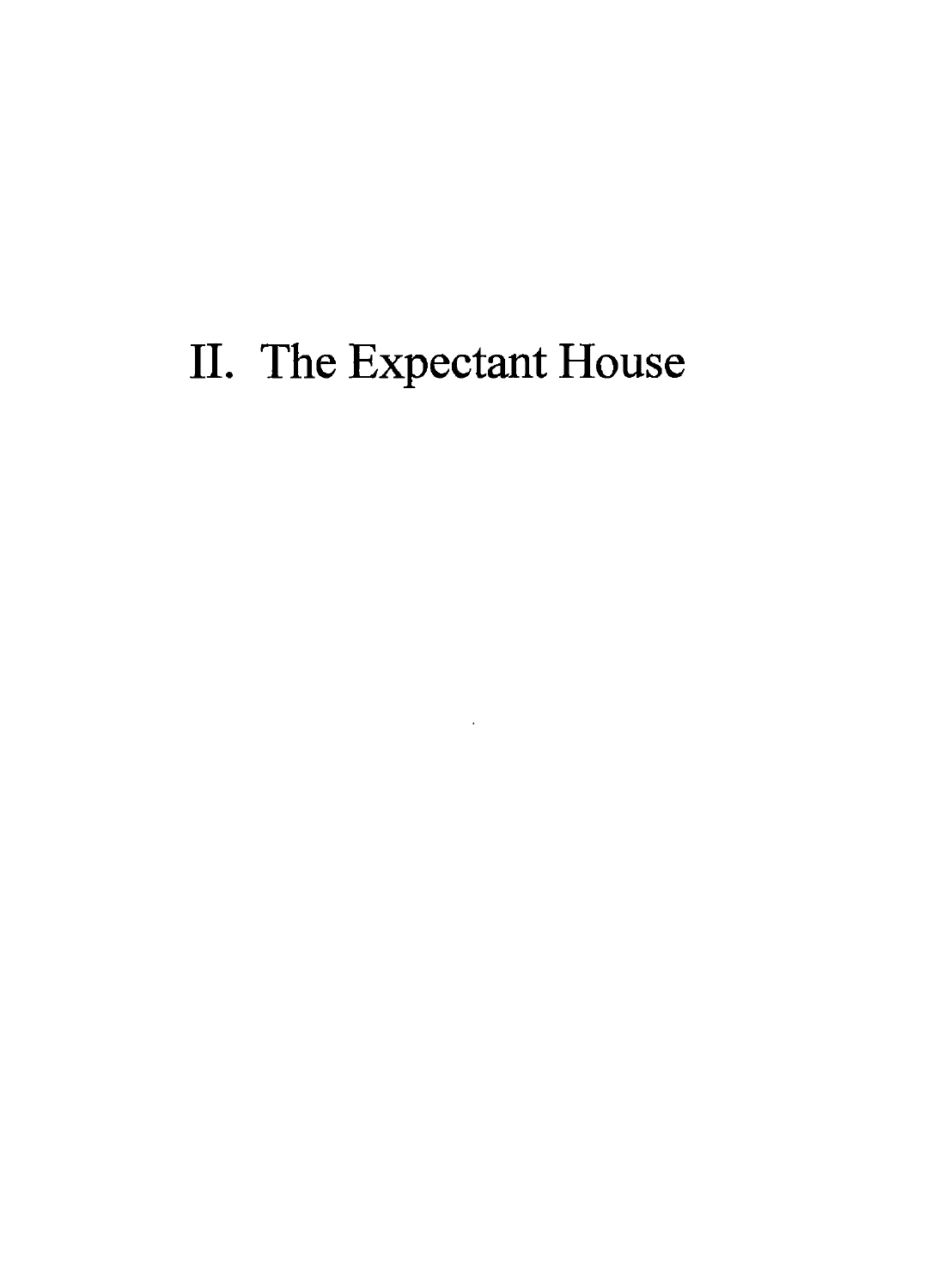### **Miss Jenny**

I put you in a house dress and a blue print apron, full length like butchers wear, and on foot with scuffed and muddy shoes, your garden shoes probably. When you arrive at the expectant house, birds do not escort you nor children come up from their fields of play to run at your skirts. You enter a kitchen door. In your bag, not a flowery carpet bag, a leather one with a coarse two-inch wide strap, you carry old sheets tom in squares, and scissors, iodine maybe, and a length of package string. Maybe a pint of blackberry jam. There's plenty of nobility in just this.

I tried to put you on a white mule once with fancy things--a black dress, a hired man to boss around--but that story wouldn't work itself out. I don't know much about you, just fragments in a patchwork of retelling. I do know that you delivered me; even then you were old. I'm told I was the last. You did what needed to be done with all the pomp of efficiency and enough terror to fill your veins with a tingling of calmness, with an allowance for what you could not change to happen.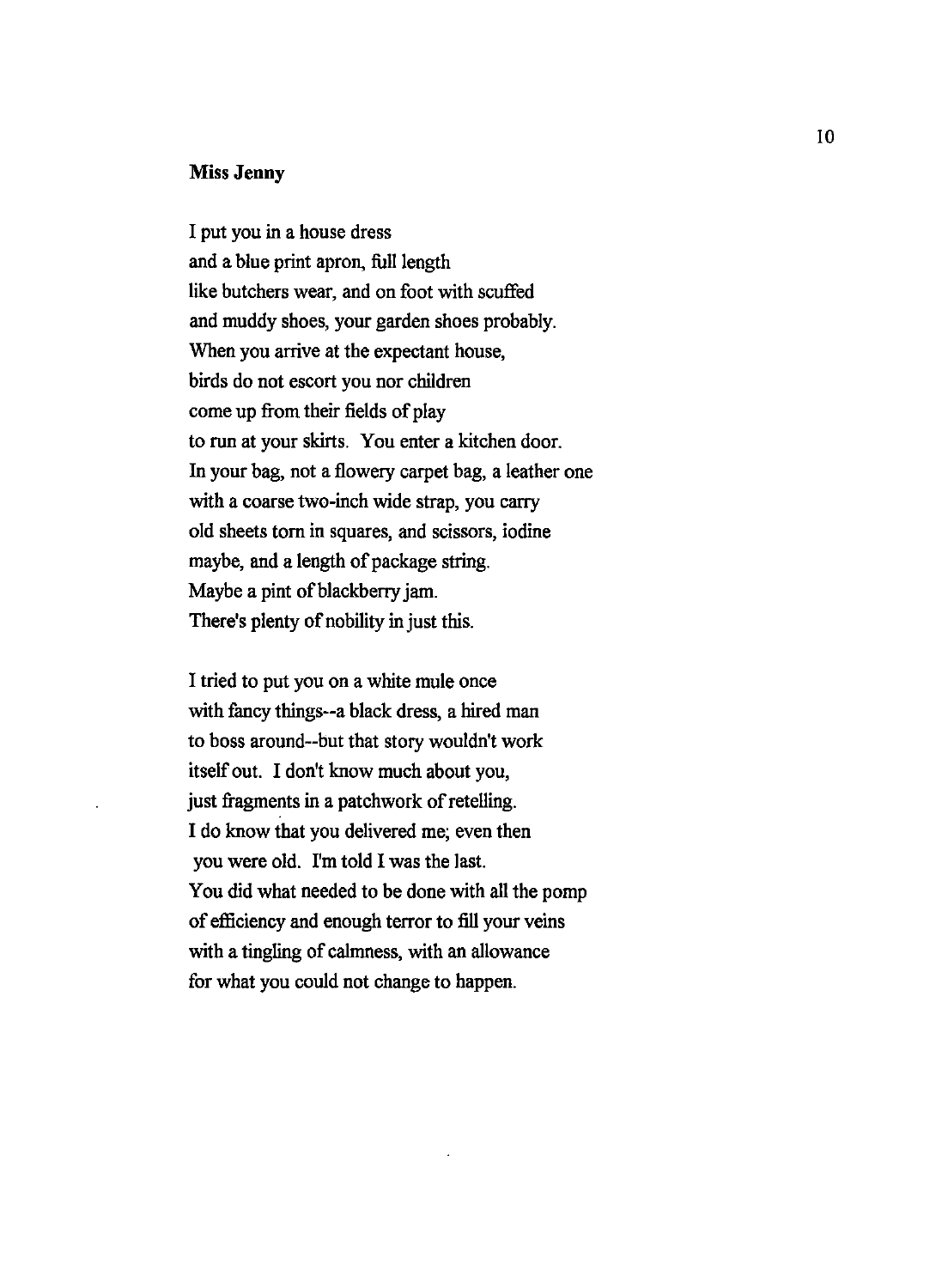#### Epistemology at Seven

My son, hungry for danger, watches for electrical storms by rolling the slats of window blinds parallel with his bedroom floor, his view divided into neat little slices. He tells me night is the best time, the lightning bolts cut the sky more deeply then, and replay themselves for several blinks after; like echoes, he says.

He longs to spot a sleek black funnel dropping from the clouds and would not be surprised to find one day when he woke his house dropped in some exotic jungle pygmies in the den playing checkers or a witch doctor dancing and chanting circles around his little brown pup.

This summer we camped on the Cumberland and all night Jong, when the sky cracked and flashed, and the ground shuddered beneath our sleeping bags like a scared thing, he slept. He told us in the morning, crunching a spoon of Cheerios, he had dreamed he was the engineer on a train; it sounded like Granny's old Singer the time he took a ride on its treadle.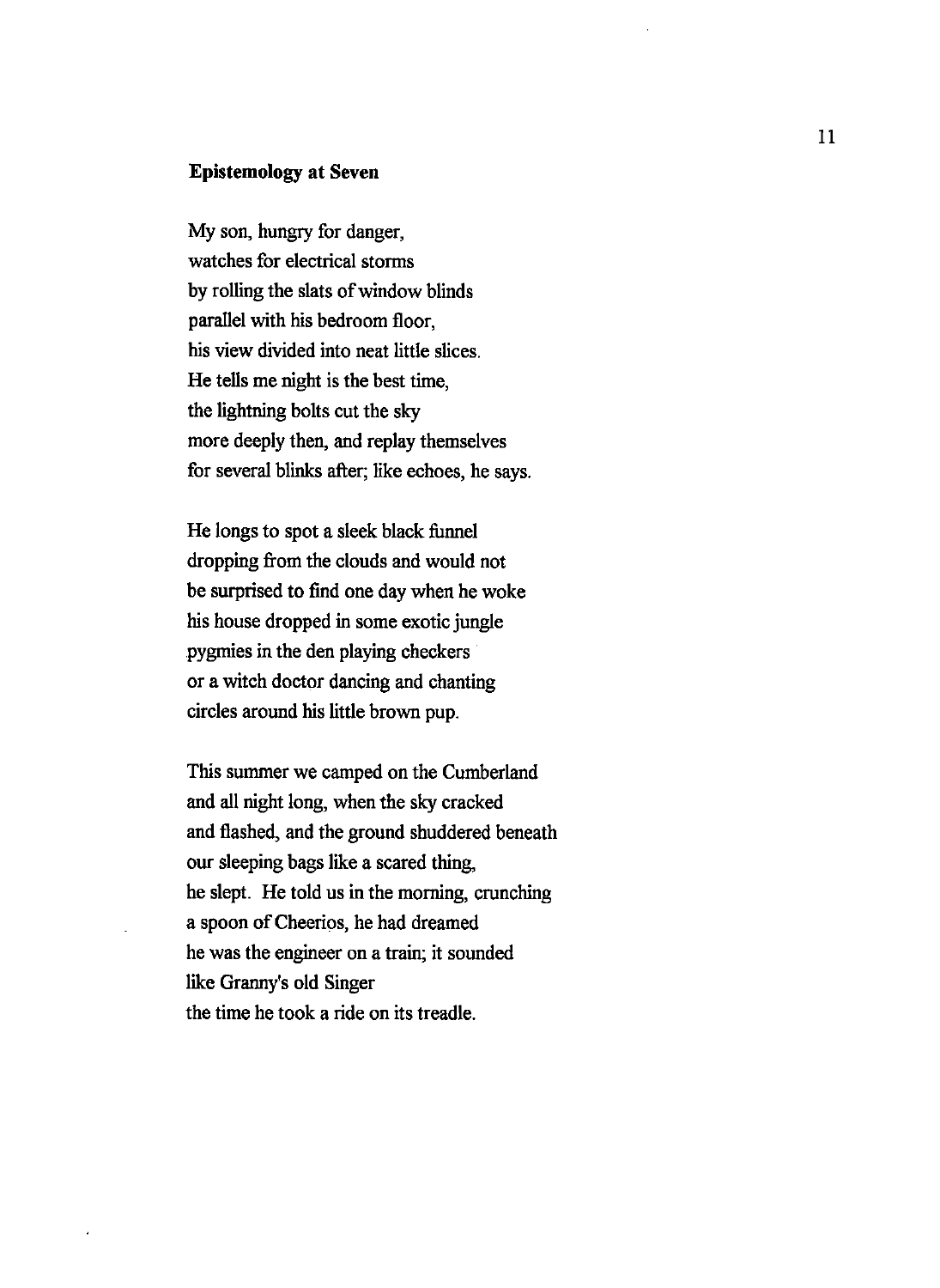### **Paradise**

### I.

From a brochure and onto the sand they step past beautiful brown boys kicking a soccer ball, eyes soft as birds. They slip their sandals and wade knee-deep-- The Atlantic hugs them frantically to her sunken breast then frolics with them, yammering them with her mouthy waves, as they scamper like turtles back to the shore. A missing Seiko; a straw hat sailing west: a story to embellish at dinner.

# 2.

At the Hotel Americana, an old woman strung with pearls, a white leather purse swinging above her gold watch enters the street. In a moment she is down gleaned of her treasure, intent with cradling her arm opening now a dark blossom.

#### 3.

In the bus someone remarks that the tour of the city is like last year's photo safari as the guide points an historical finger at the faces passing by: African, Native, Portuguese. From a certain distance, they can pretend Gauguin has painted the barrios blooming like suns on the hillsides.

#### 4.

The purity of this place is what one must remember, the thick rich air inhaled like rare incense in church.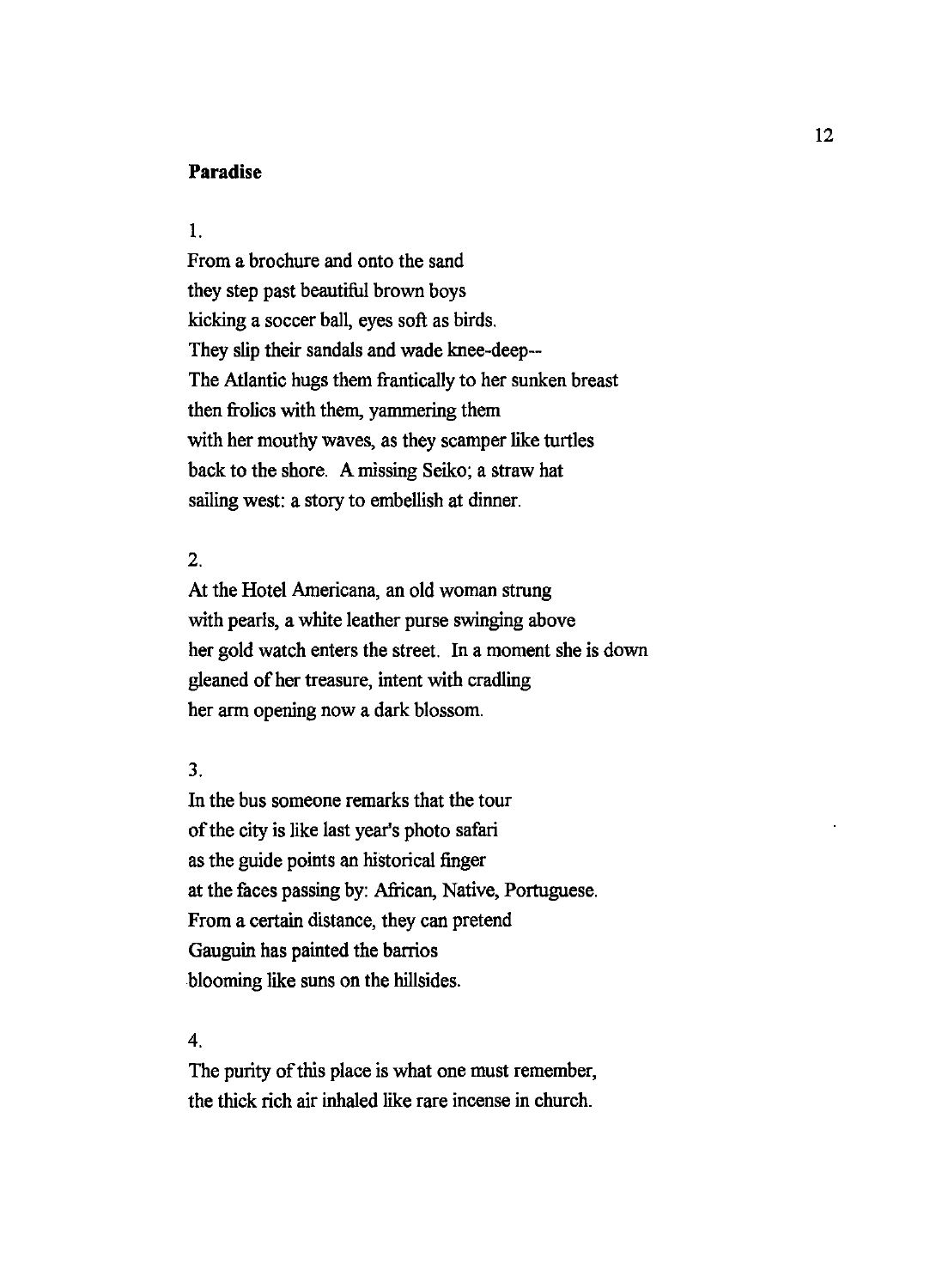5.

Protect yourself in the mid-day tropics; stroll beneath awnings in lpanema; look into windows studded with emeralds and topaz. Wander the marketplace; witness the necessary fruits and vegetables, plenteous, devouring table tops, burdening rack and rail--pendulous grapes, cauliflower big as soccer balls, the ostentatious melons.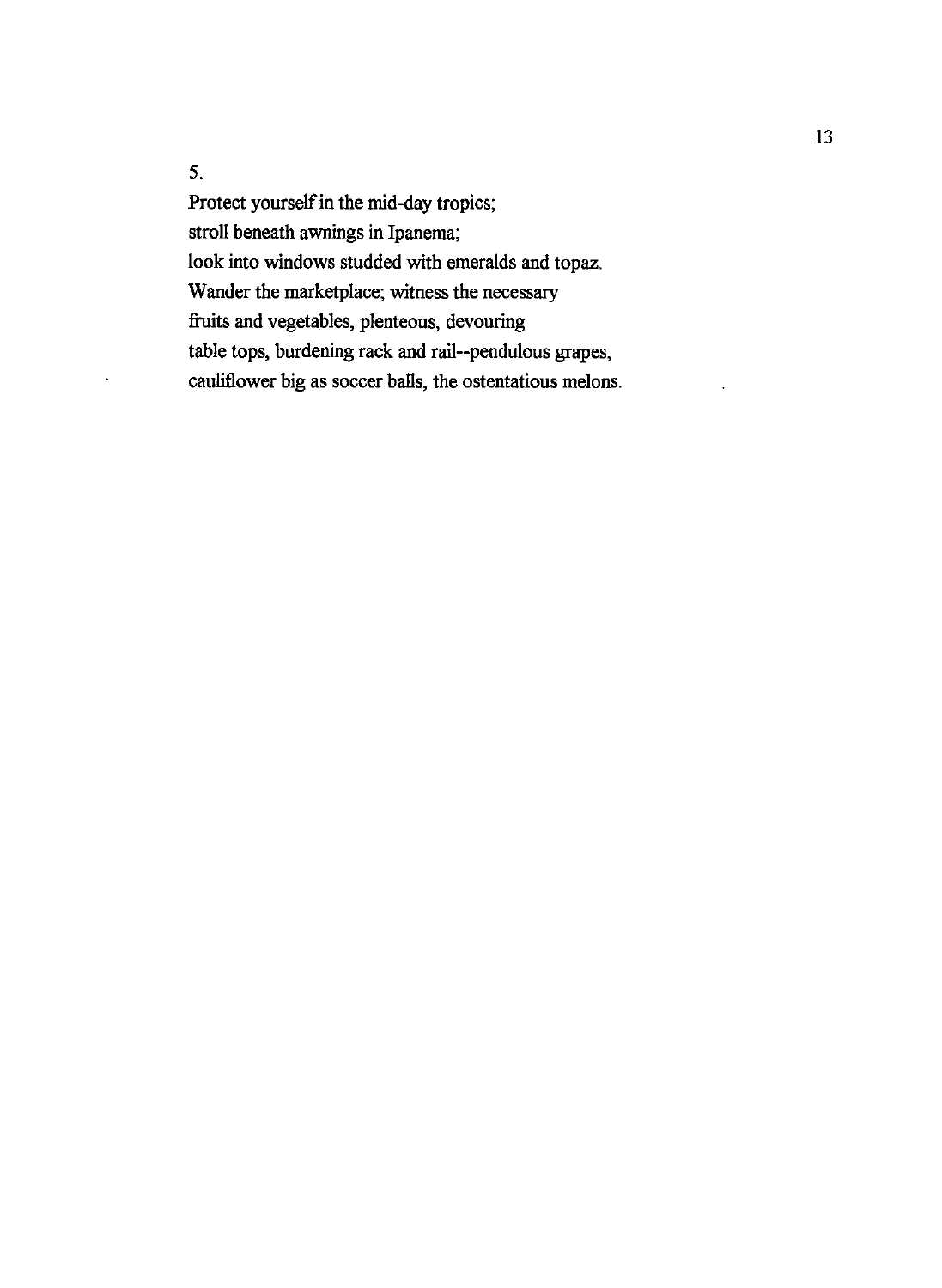## **Dear Sadie,**

Because my key no longer fits the lock Because I saw my smoke-gray Samsonite leaning in the moonlight heavy against the shrubs

When I read your letter tacked to the birch When I trudged through your hyacinths, your narcissus swore at your bloody red tulips, beheaded them When I put my things in the Buick and drove to the Holiday Inn

Since you don't like dinner alone Since the box at Churchill Downs is paid Since the shutters need painting

When your hibiscus blooms, and your yellow climbers put you in a better mind When you want to go away, when you visit your sister

If you need someone to water the garden

Love, Albert.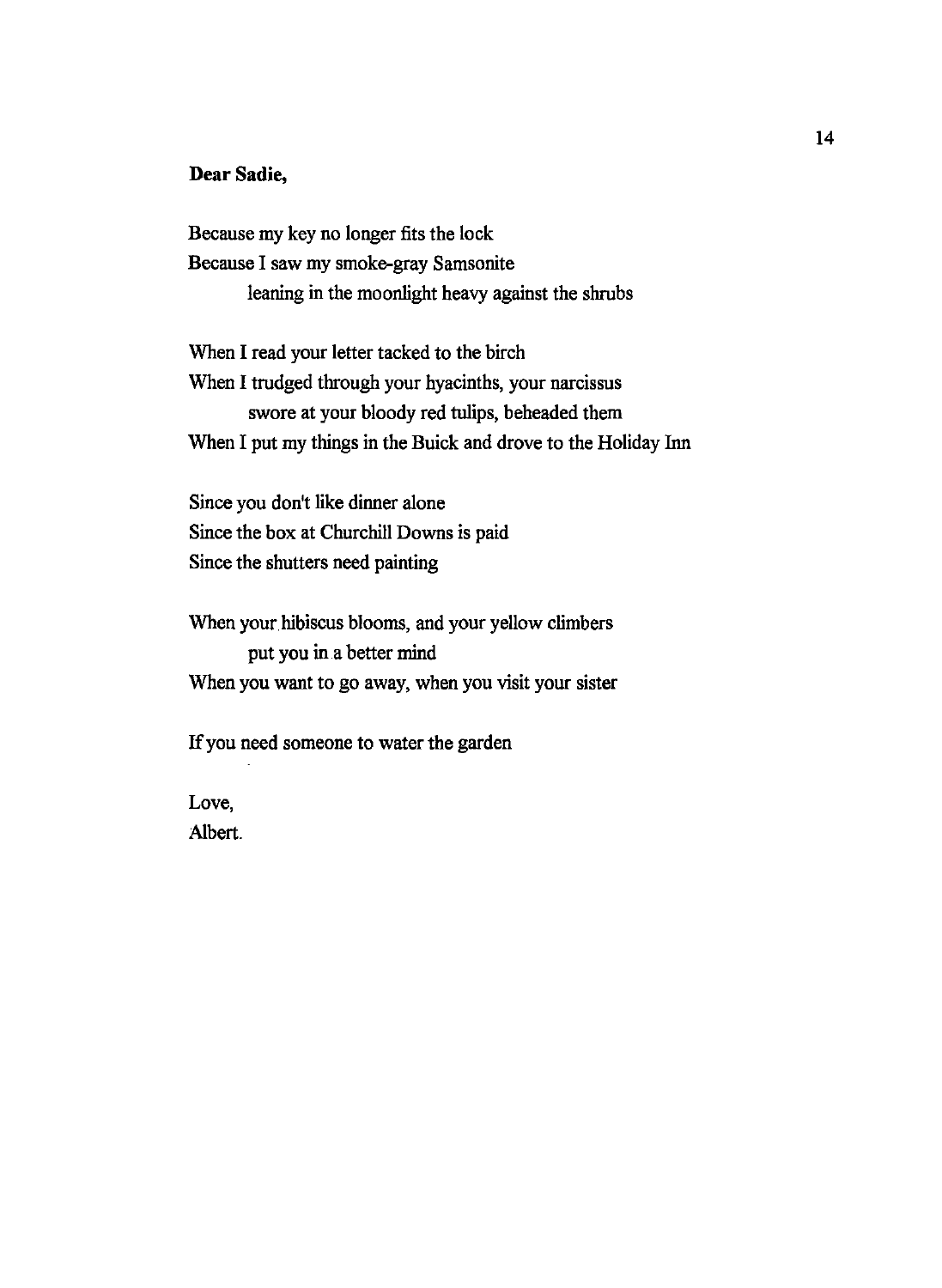# **Young Bride's Prayer**

Tuck me in a feathered box Give me skillets and hollyhocks Spare my babe from chicken pox Teach me how to darn the socks

Make me frugal, make me wise Grant, 0 Lord, my bread to rise Allow my pie to win first prize May all my daughters have blue eyes

Keep the scuff marks from my floor Place a spaniel at my door Deny my husband's yearn to snore (Save me from a garrulous bore)

Fill my stream with trout and bass Quench my thirst with sassafras Place on my mantle sticks of brass (that untended grow green as grass)

Soothe my nights with eider down Protect my face Obscure my frown Prefer my family in our town In thy goodness, let us drown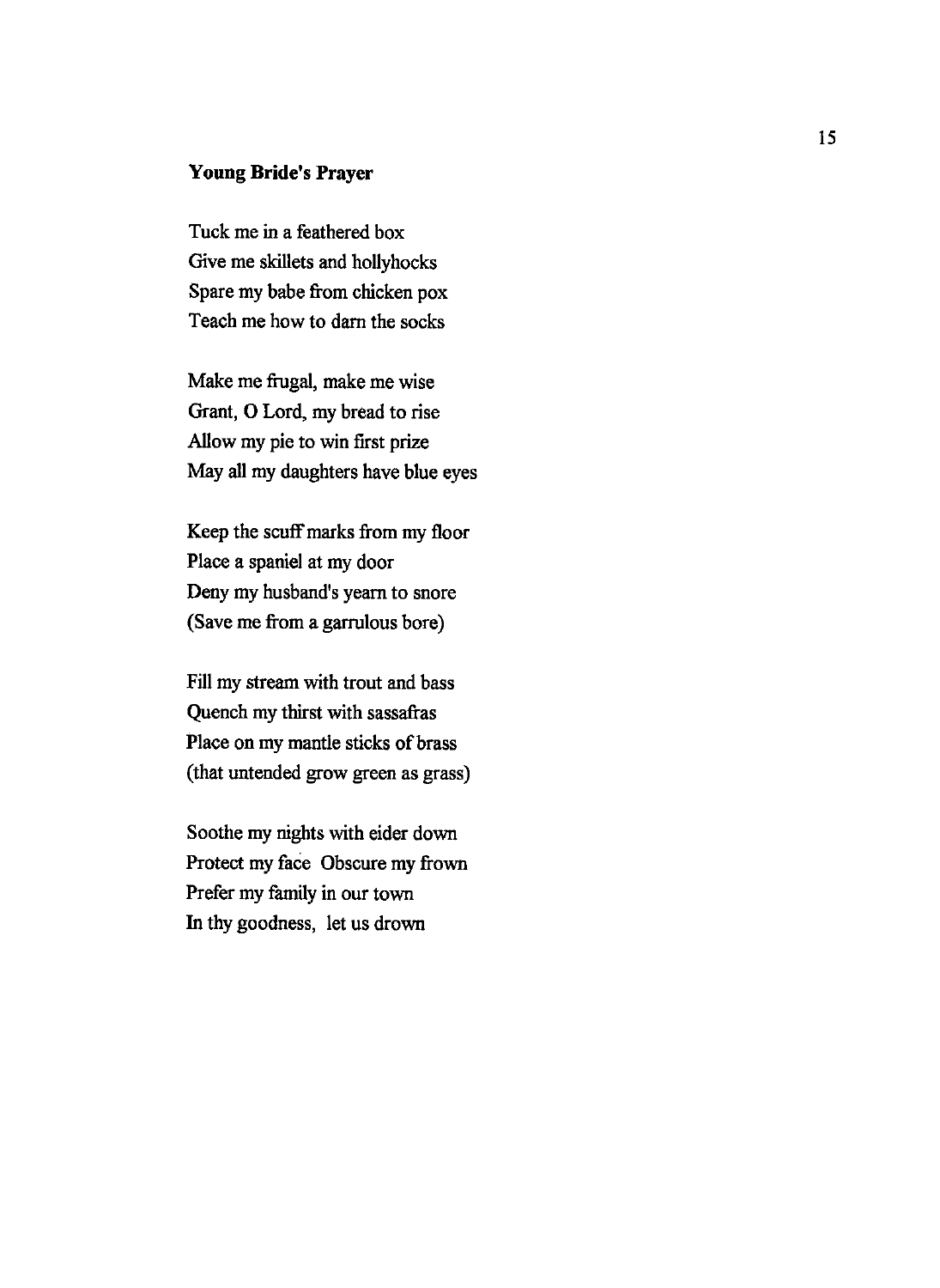# Magazine Leaves

She's on safari today stalking Nairobi with a big black machete man swiping paths through the jungle; she is Livingstone.

> My brother and I come in the back door: witchdoctor's children. Our eyes walk quietly past.

She opens a quart of green beans and rolls out her biscuits. Daddy arrives smelling like holsteins and chlorine, eats his supper.

## In his recliner

#### he

moves

out

west

and becomes

a real cowboy.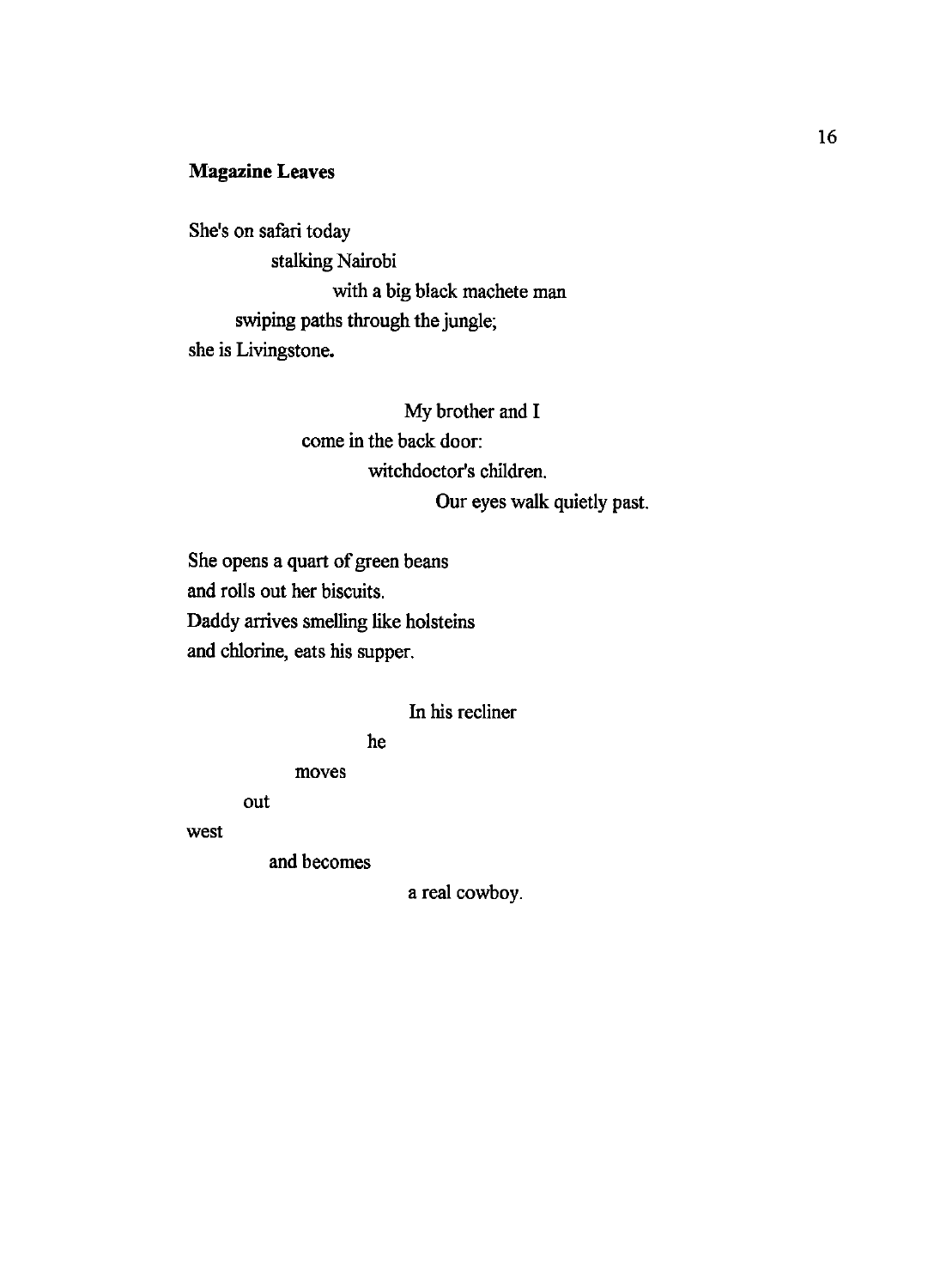# **Still Life**

Beside the porcelain blue horse beside the Chinese teapot between the snake charmer and the Hindi

hand-dancer a picture on the oak shelf of four generations stands of them sitting on the edge oldest to youngest of a bed

The first one ninety-three the last one two wear pigtails Those between wear glasses Uncle Joe sits in a tin-type

beside her bed on the table young as a brother dressed for posterity April 1917 beside the wavy black

beads of a sister her daughter who's brought palm fronds holy water and hand lotion that day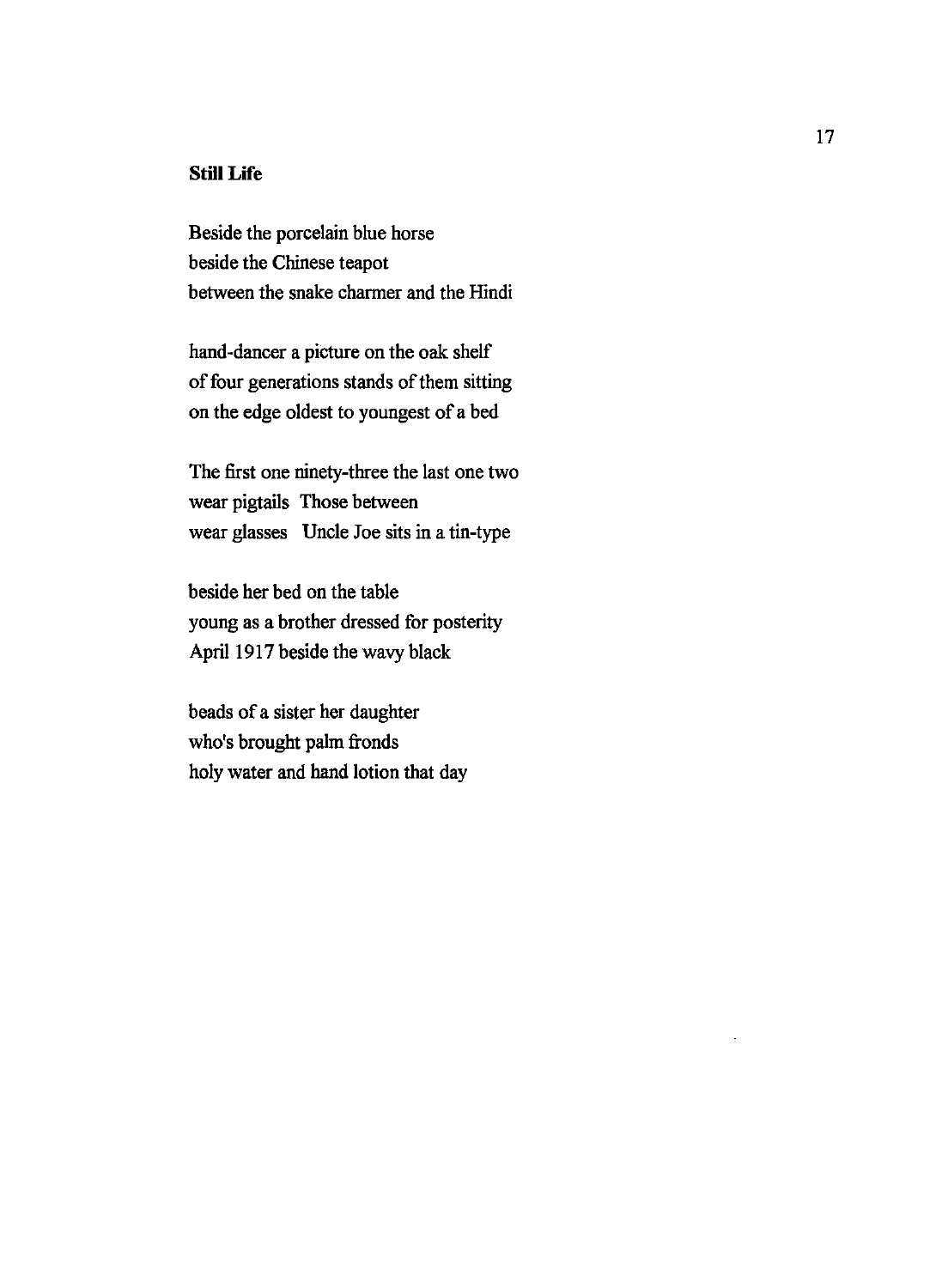# **Matins**

 $\overline{1}$ 

Grass crunched beneath his boots those cold four o'clock mornings begun the same way for more years than I knew him.

He would slide open the door where the holsteins bawled and spurted and waited. They would saunter down the aisle swinging low, counter-balancing, put their heads through stanchions and tongue-up crushed corn from the trough.

The warm milk lent a raw sweetness to the air and the barn warmed itself around the cows.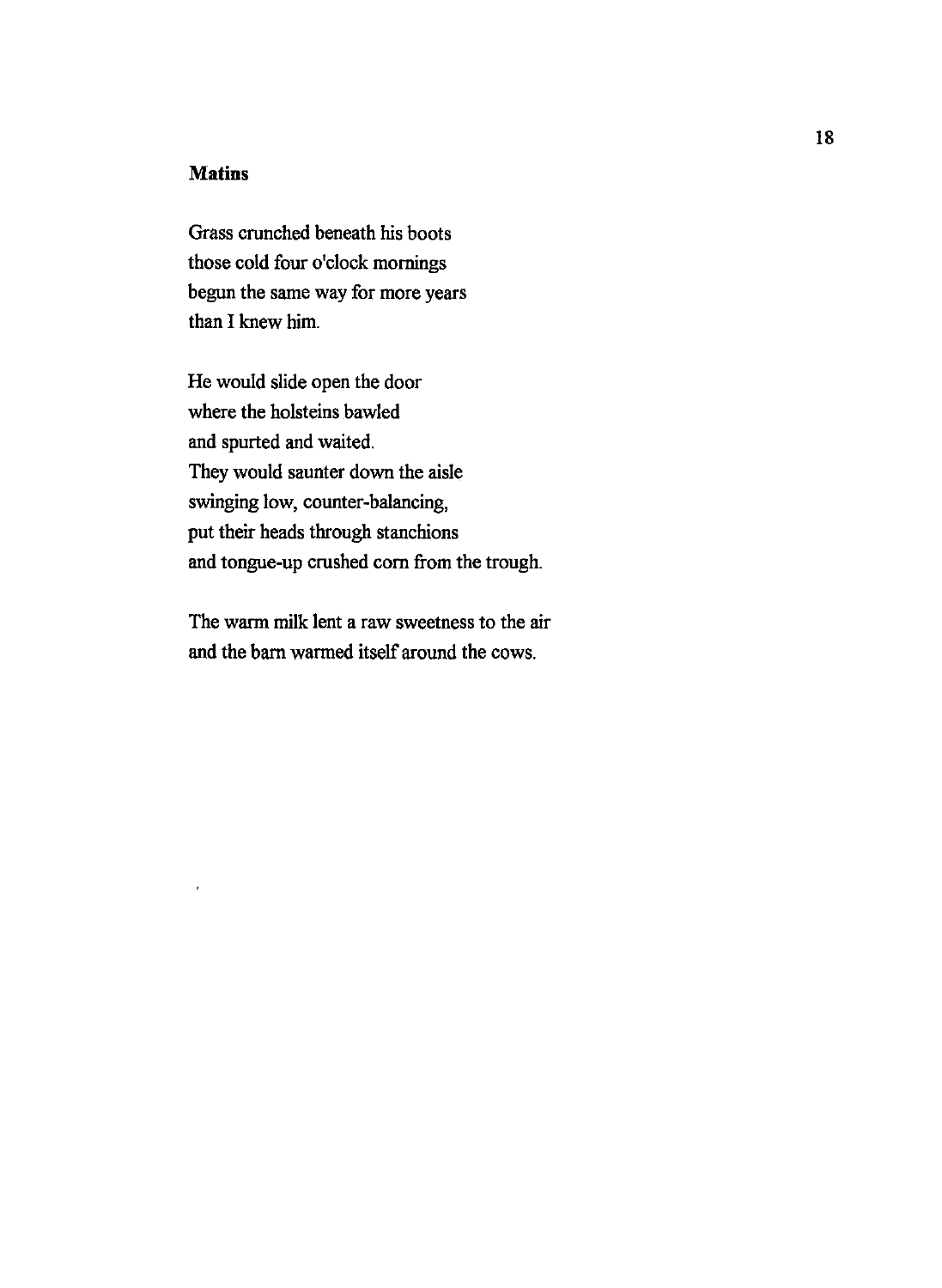# **Kinetic Theory**

A line of velvet brown has drawn itself up the cabinet edge above the refrigerator too high for me to use, and in the ceiling corners translucent clusters arrange and rearrange slightly as the door opens. Airy tattings crown the gathers of the blue curtains.

I remember how my mother scoured the tenant houses we lived in, their yellowed woodwork and split linoleum, their rattley winter windows, how she strained after cobwebs, how, when she finished, sat in a chair by the kitchen window glad as the broom in the closet.

You speak of my corruption as an old Calvinist might admonish cleanliness next to godliness. But I say let the corners clean themselves.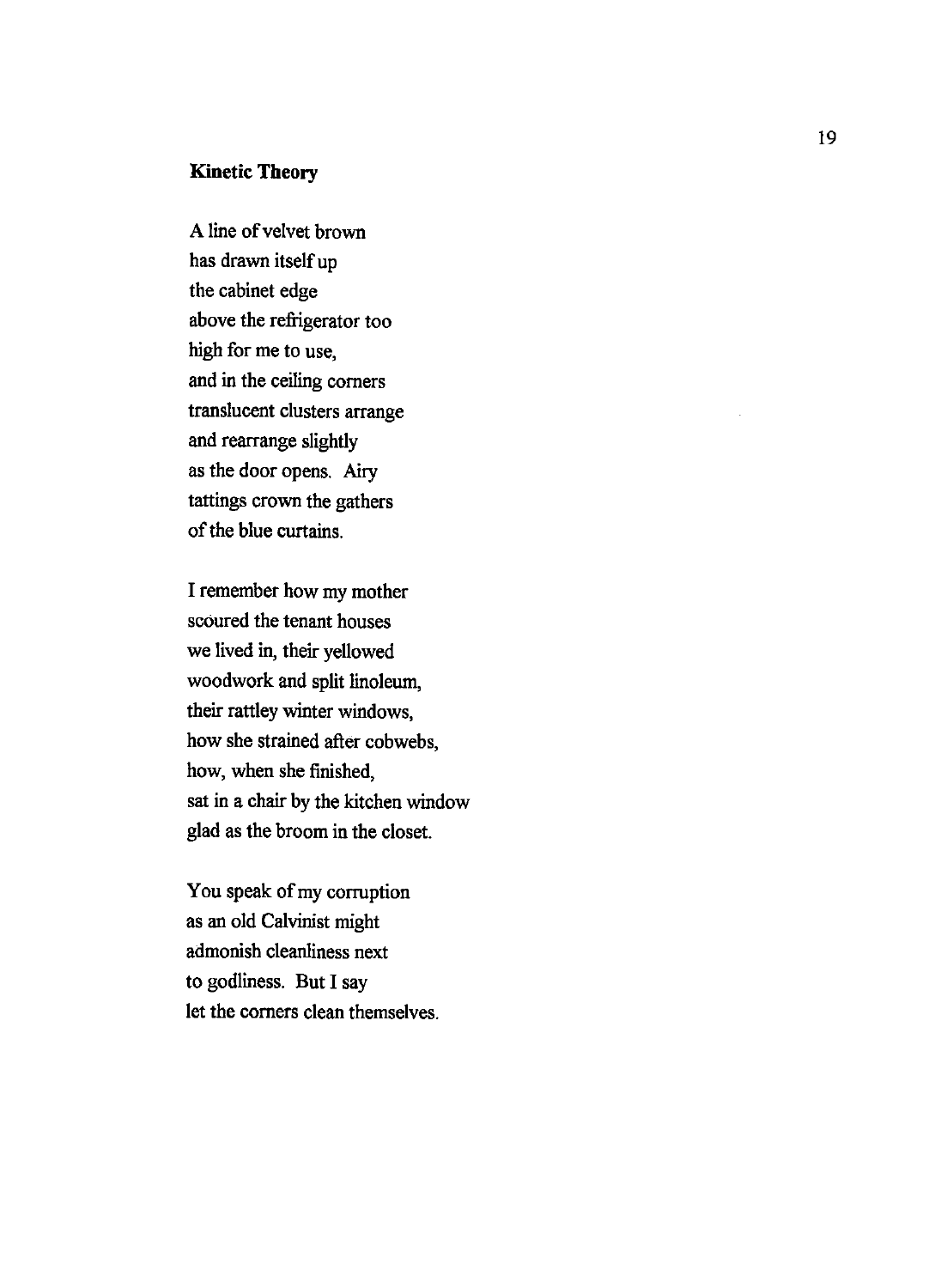# III. Goshen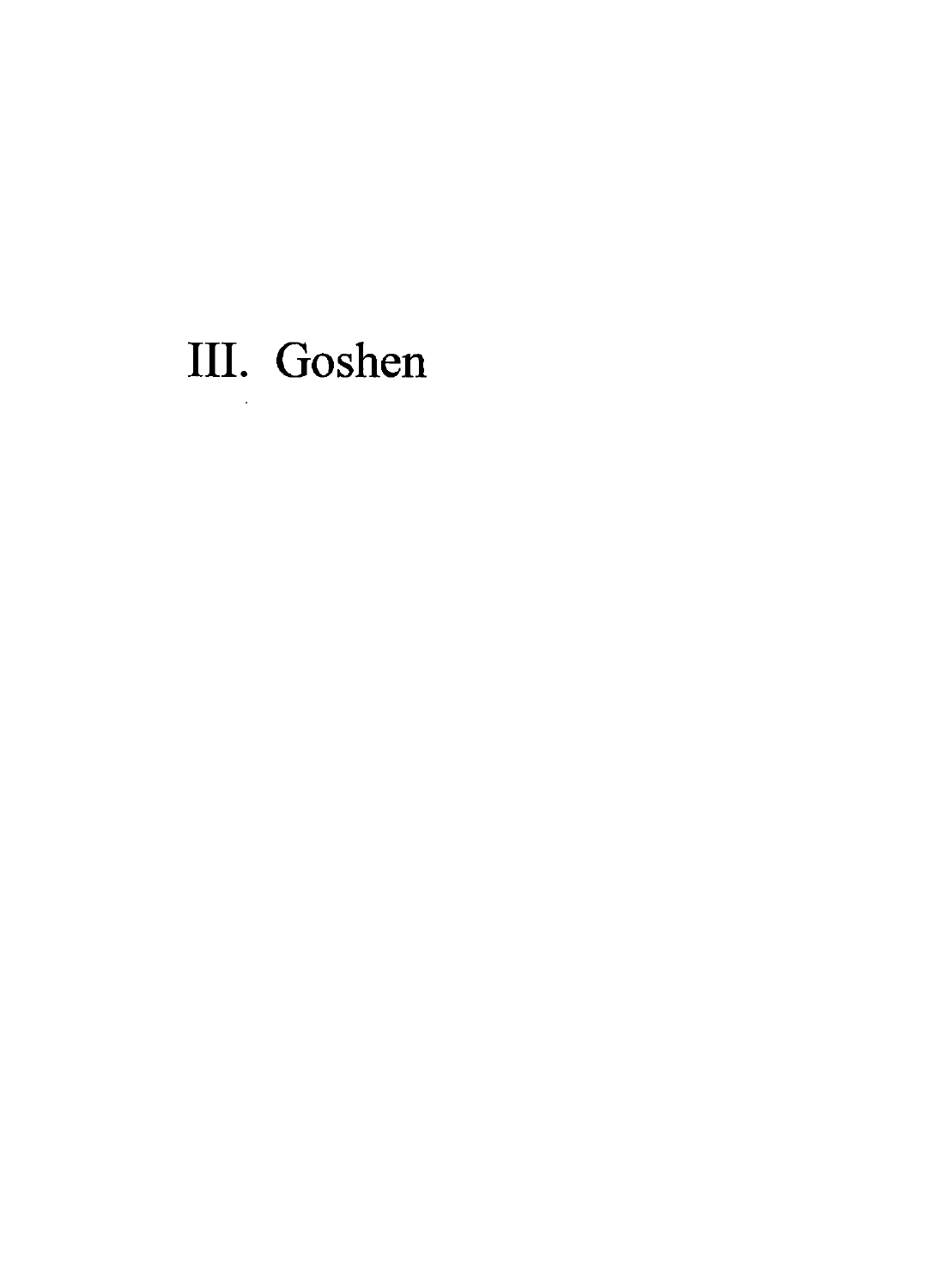## **Fall Sermon**

This field in mid-September is as pretty as any park, rank with geraniums here asters there and everywhere the periwinkle the florist recommends because it requires no special care. This is the field of the promise you will not be forgotten.

This is not a field for you, bony friends, you who would keep just as well in the root cellar or the tulip bed. How can you, swaddled in your satin rooms know of this anyway? How the wind bears away the marble names? How the oak roots overturn the granite? How the children sing and dance an orbit on the grass . . . Ashes, ashes?

 $\checkmark$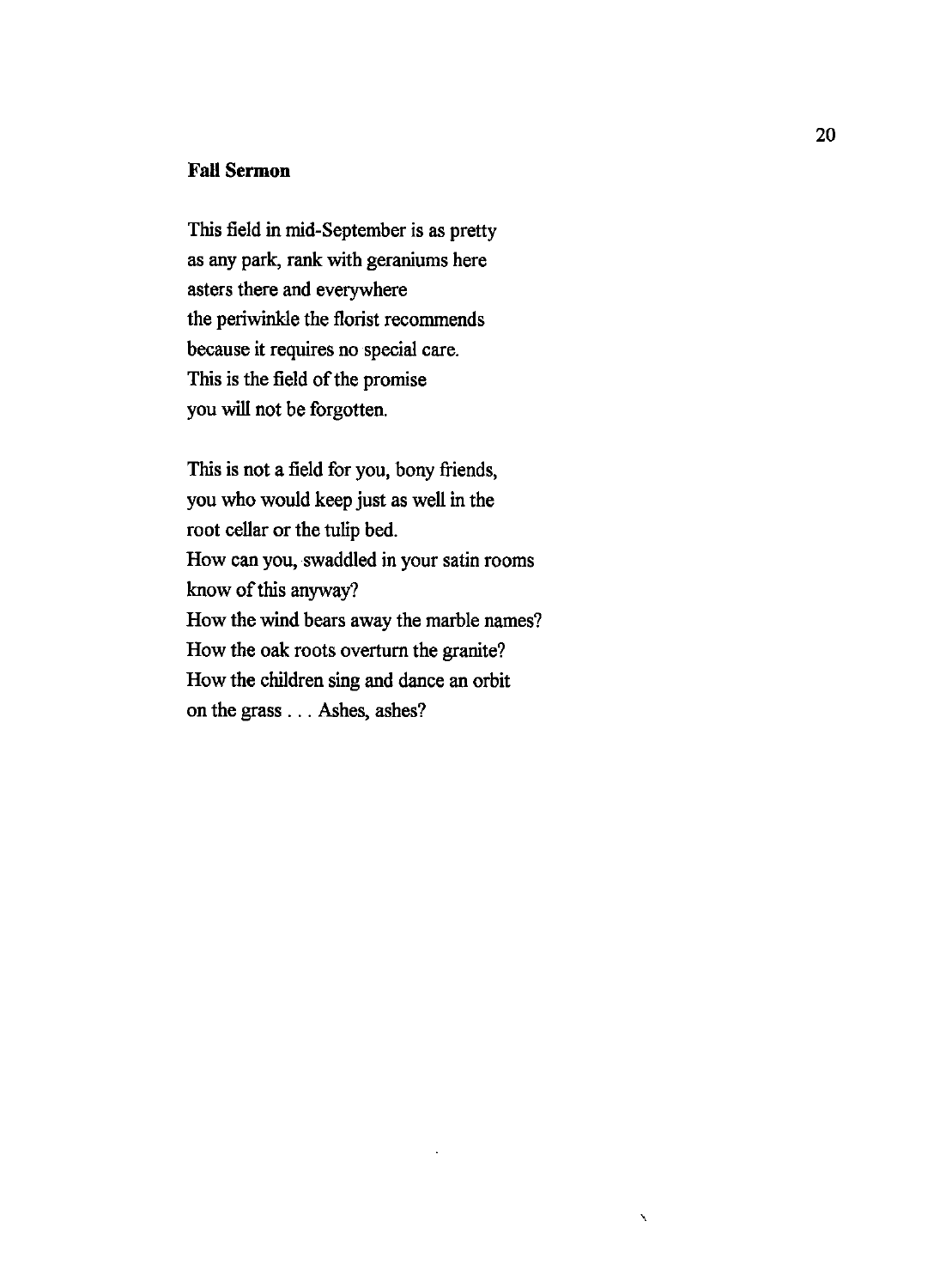# **Firebird**

You live in the flap of a great bat's wing amazed at your own blood surge, often visiting your marble slab, its corners worn these twenty years: You were not supposed to live. When you slipped early from your bloody nest, it was like the death of heaven. Months you lay stunned in a desert of strange air, your skin like queer opal and every touch electric.

No, not the bat, not his dank roof of night- it has nothing to do with you. Your infant bones are not arranged in the stiff organdy of burial, they are trapped in the fire of your flesh. You saved yourself and rose.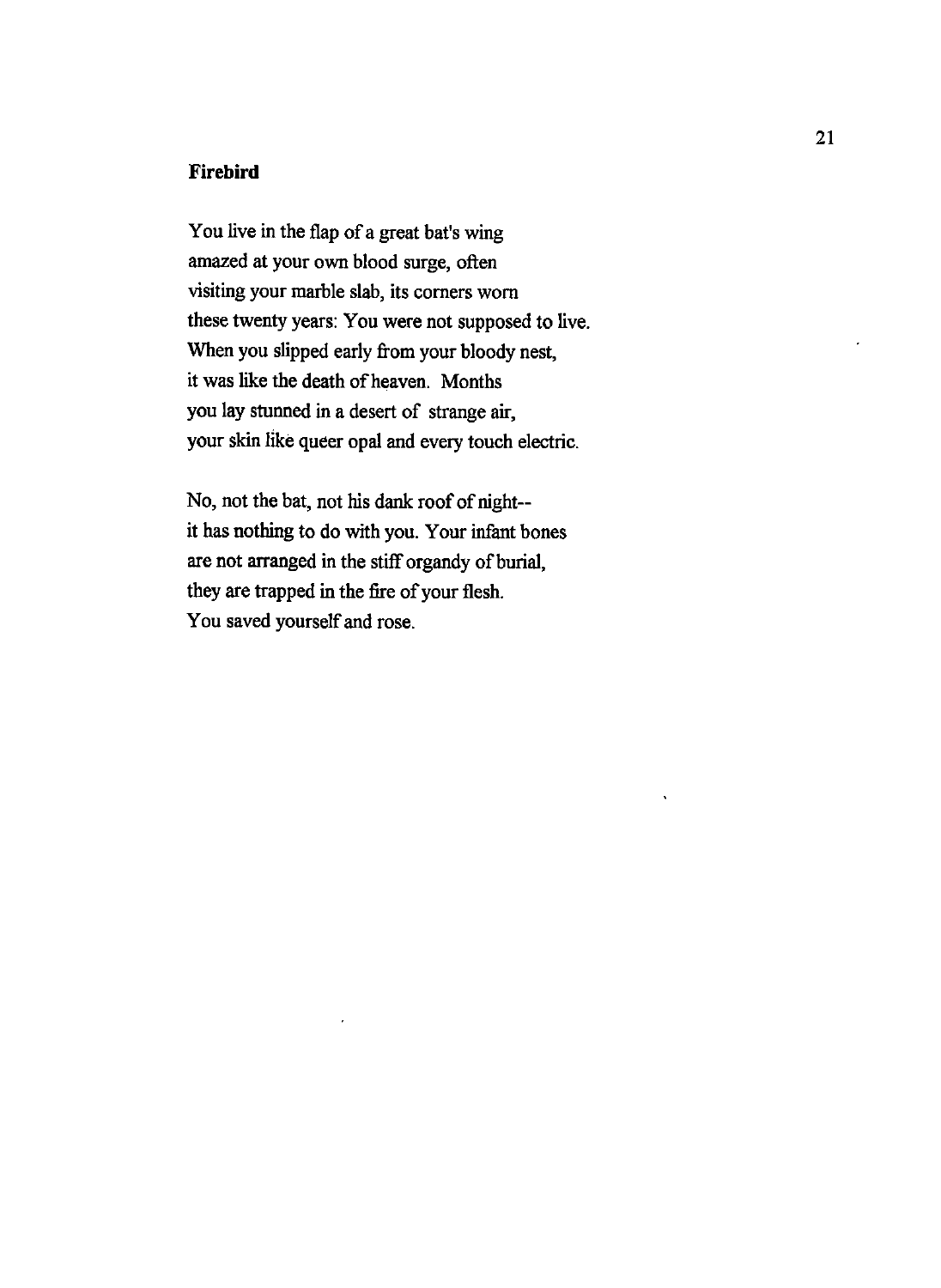# **Light**

From my back door I watch the change of seasons confuse the elements. Flashes like worried florescence dart between the clouds. And it seems to me the first blink of us all must have been like this when forced from that perfect embrace as it collapsed on our heels.

 $\bar{z}$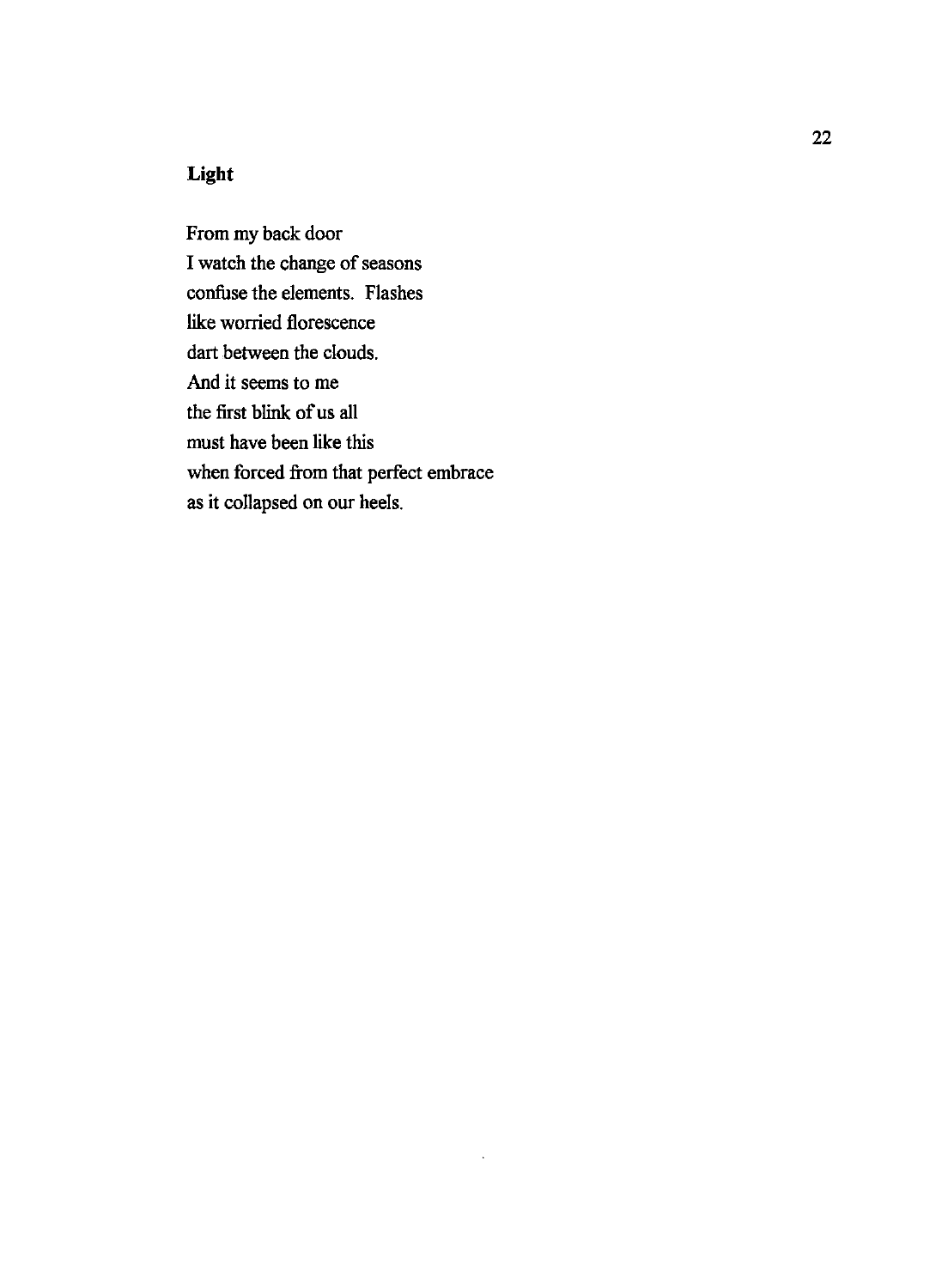## **A Story in a Book**

Gray feathers are scattered like petals on the lawn today. If I were a child I would gather them, a bouquet to brush against my face.

Doves have blessed my yard this year cooing from rooftop and deck rail, the pine, settling an abandoned robin's nest in the sugar maple tree. And made morning, when still hung with mist, an illusion of Eden before the fall when light glimmered innocent even in the snake's eye, and we, the everlasting fruit of promise, danced naked in an undulant future.

I found a hatchling dropped beside the flagstones weeks ago, its translucent body rivered with stillness. I scooped it up with newspaper and delivered it softly across the fence into the cover of tall grass.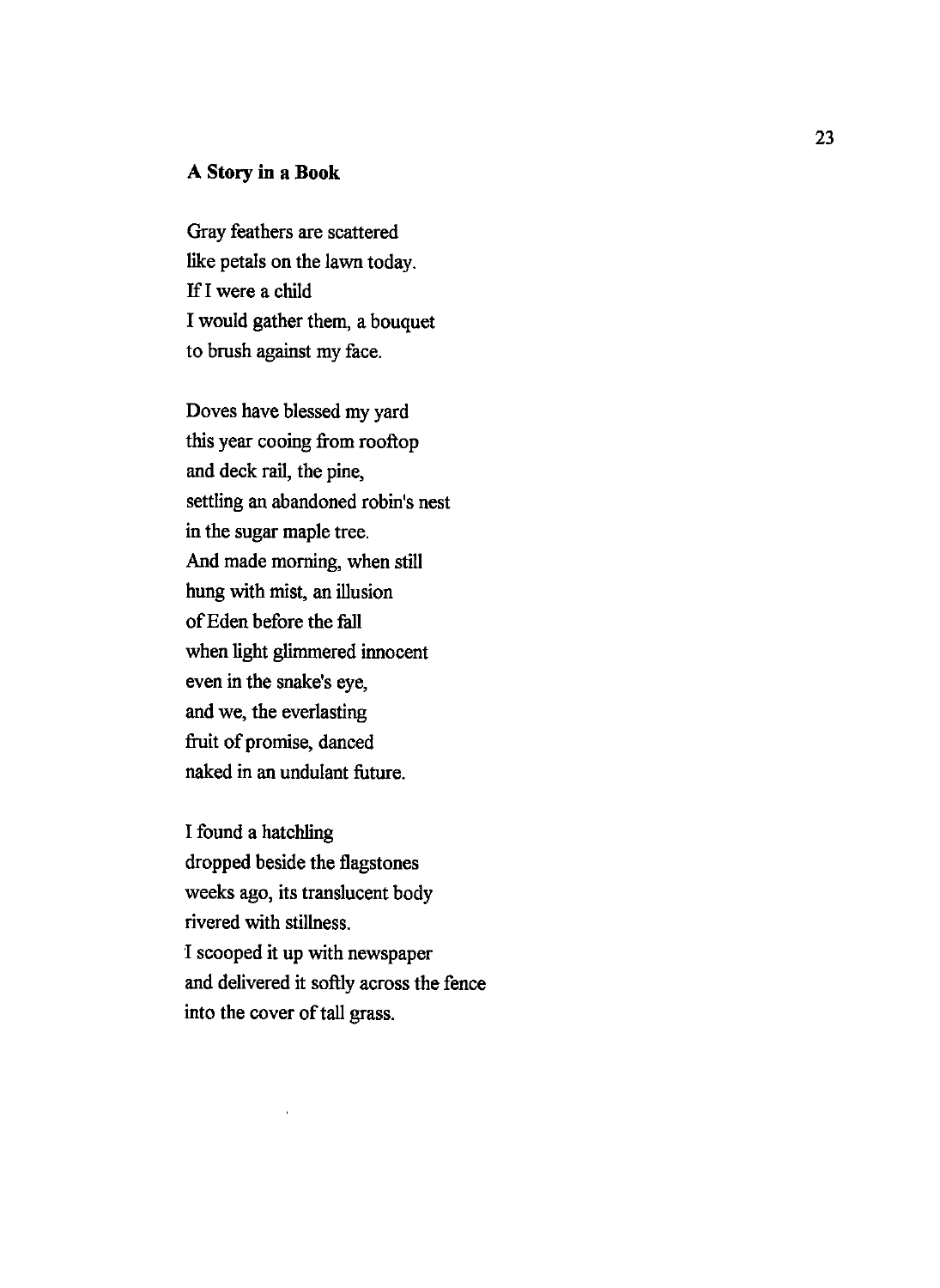# **Goshen Lane, Spring 1992**

Looking at this photograph is like falling into a cornucopia receding inward and deeply over gravel, under ehn under sycamore, the never-dying pine (we call lonesome because of this). As Innisfree brought solace, and sylvan England, it lies just out of sight along the path slithering its dip and curve back, back. I go to that place where pungent and fecund, moldering, lie mighty death and mighty birth, whereupon breaks, through the quivering sapped canopy, slatherings of moted sunlight calling forth all that is known and more and myself